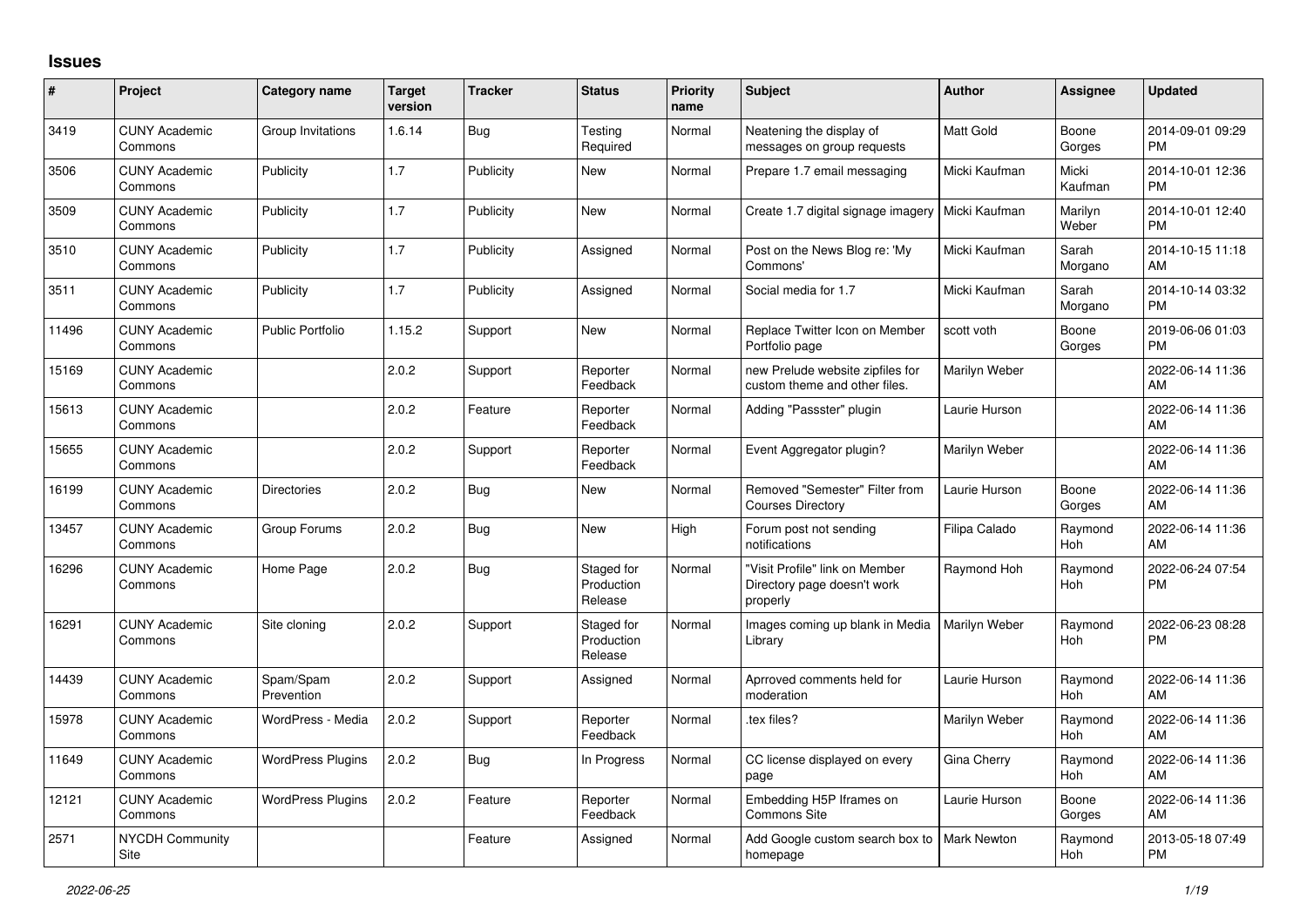| $\vert$ # | Project                         | <b>Category name</b> | <b>Target</b><br>version | <b>Tracker</b> | <b>Status</b>        | <b>Priority</b><br>name | <b>Subject</b>                                                         | Author                  | Assignee              | <b>Updated</b>                |
|-----------|---------------------------------|----------------------|--------------------------|----------------|----------------------|-------------------------|------------------------------------------------------------------------|-------------------------|-----------------------|-------------------------------|
| 2573      | <b>NYCDH Community</b><br>Site  |                      |                          | Feature        | Reporter<br>Feedback | Normal                  | Add dh nyc twitter list feed to site                                   | <b>Mark Newton</b>      | Matt Gold             | 2013-05-16 11:42<br><b>PM</b> |
| 2574      | NYCDH Community<br>Site         |                      |                          | Feature        | Assigned             | Normal                  | Add Way to Upload Files to<br>Groups                                   | Mark Newton             | Raymond<br><b>Hoh</b> | 2013-05-18 07:46<br><b>PM</b> |
| 2576      | <b>NYCDH Community</b><br>Site  |                      |                          | <b>Bug</b>     | Hold                 | Low                     | Test Next Button in Javascript<br><b>Tutorial Under Activities</b>     | <b>Mark Newton</b>      | Alex Gil              | 2013-05-18 02:55<br><b>PM</b> |
| 2577      | <b>NYCDH Community</b><br>Site  |                      |                          | Feature        | Assigned             | Low                     | Investigate Potential to Add Links<br>to the Forum                     | <b>Mark Newton</b>      | Alex Gil              | 2013-05-16 09:40<br><b>PM</b> |
| 2618      | NYCDH Community<br>Site         |                      |                          | <b>Bug</b>     | Assigned             | Low                     | Mark blogs as spam when created   Matt Gold<br>by users marked as spam |                         | Boone<br>Gorges       | 2013-06-09 11:38<br><b>PM</b> |
| 8992      | NYCDH Community<br>Site         |                      |                          | <b>Bug</b>     | Assigned             | Normal                  | Multiple RBE error reports                                             | Matt Gold               | Raymond<br><b>Hoh</b> | 2017-12-11 05:43<br><b>PM</b> |
| 11968     | JustPublics@365<br>MediaCamp    |                      |                          | Feature        | <b>New</b>           | Normal                  | Nanoscience Retractable Display<br>Unit                                | Donald Cherry           | Bonnie<br>Eissner     | 2021-02-19 08:50<br>AM        |
| 14784     | <b>CUNY Academic</b><br>Commons |                      |                          | Support        | Reporter<br>Feedback | Normal                  | User report of logo problem when<br>using Customizer theme             | Marilyn Weber           |                       | 2021-09-17 10:25<br>AM        |
| 14792     | <b>CUNY Academic</b><br>Commons |                      |                          | <b>Bug</b>     | New                  | Normal                  | Inconsistent email notifications<br>from gravity forms                 | Raffi<br>Khatchadourian |                       | 2021-10-04 01:50<br><b>PM</b> |
| 14936     | <b>CUNY Academic</b><br>Commons |                      |                          | <b>Bug</b>     | <b>New</b>           | Normal                  | Commons websites blocked by<br>SPS campus network                      | Laurie Hurson           |                       | 2021-11-03 03:57<br><b>PM</b> |
| 14940     | <b>CUNY Academic</b><br>Commons |                      |                          | <b>Bug</b>     | New                  | Normal                  | Discrepancy between Commons<br>profile "sites" and actual # of sites   | Laurie Hurson           |                       | 2021-11-08 11:09<br>AM        |
| 15045     | <b>CUNY Academic</b><br>Commons |                      |                          | Support        | New                  | Normal                  | no result for KCeL in the search<br>box on the commons                 | Marilyn Weber           |                       | 2021-12-10 11:29<br>AM        |
| 15260     | <b>CUNY Academic</b><br>Commons |                      |                          | Support        | Reporter<br>Feedback | Normal                  | Diacritical markings   European<br><b>Stages</b>                       | Marilyn Weber           |                       | 2022-02-04 08:16<br>AM        |
| 15370     | <b>CUNY Academic</b><br>Commons |                      |                          | Support        | Reporter<br>Feedback | Normal                  | All-in-One Event Calendar?                                             | Marilyn Weber           |                       | 2022-02-17 11:03<br>AM        |
| 15565     | <b>CUNY Academic</b><br>Commons |                      |                          | Support        | New                  | Normal                  | Events - send updates to an email<br>listserv                          | Marilyn Weber           |                       | 2022-03-10 01:06<br><b>PM</b> |
| 15685     | <b>CUNY Academic</b><br>Commons |                      |                          | Support        | <b>New</b>           | High                    | problem with chrome?                                                   | Marilyn Weber           |                       | 2022-04-25 03:40<br><b>PM</b> |
| 15757     | <b>CUNY Academic</b><br>Commons |                      |                          | Bug            | New                  | Normal                  | Members # do not match                                                 | Laurie Hurson           |                       | 2022-03-30 04:52<br><b>PM</b> |
| 16099     | <b>CUNY Academic</b><br>Commons |                      |                          | Support        | Reporter<br>Feedback | Normal                  | request for Newsletter Glue                                            | Marilyn Weber           |                       | 2022-05-13 12:14<br><b>PM</b> |
| 16110     | <b>CUNY Academic</b><br>Commons |                      |                          | Support        | Reporter<br>Feedback | Normal                  | remove Creative Commons<br>license from pages?                         | Marilyn Weber           | Raymond<br>Hoh        | 2022-05-17 06:11<br>PM        |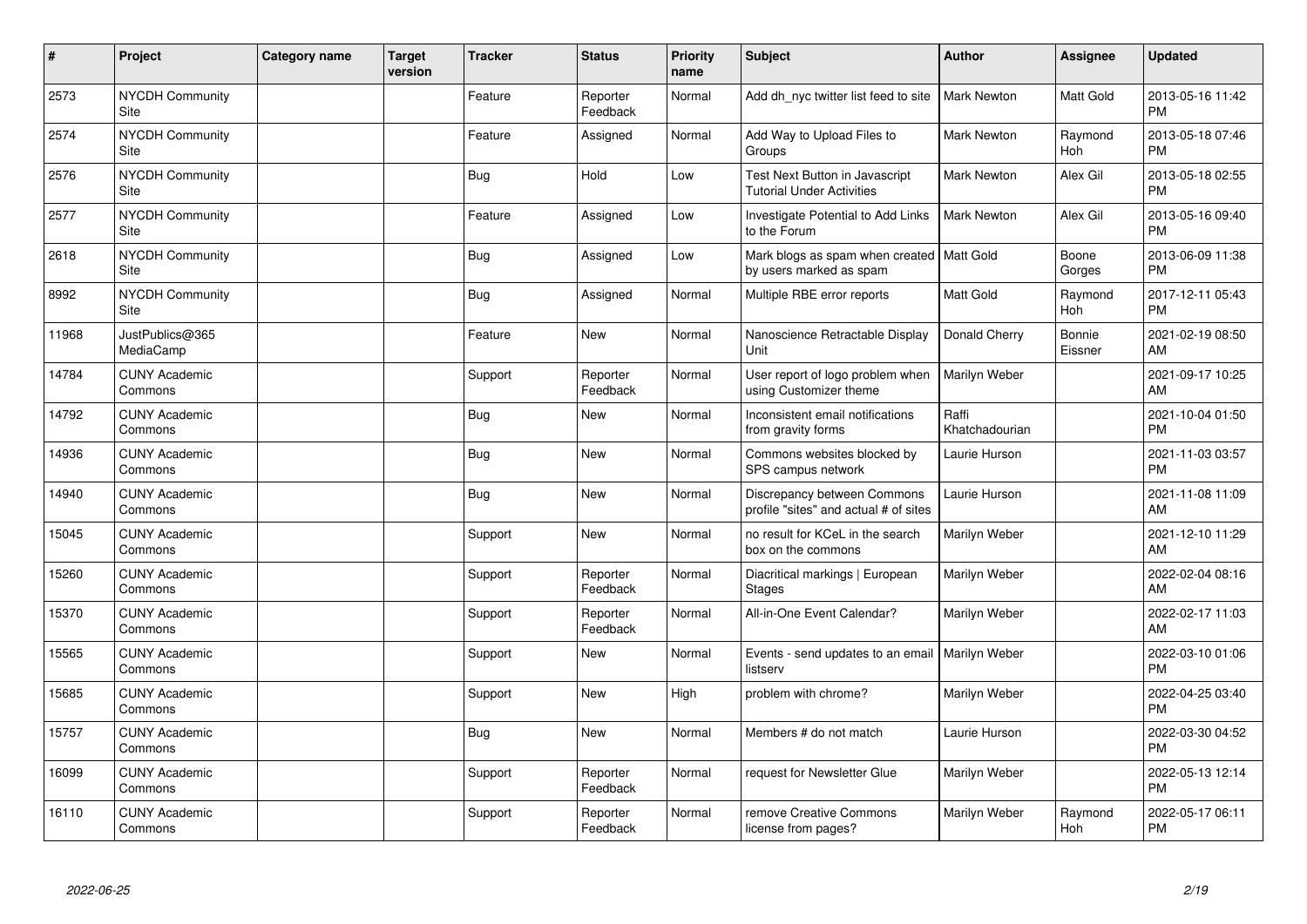| #     | Project                                                                 | <b>Category name</b>           | <b>Target</b><br>version | <b>Tracker</b> | <b>Status</b>        | <b>Priority</b><br>name | <b>Subject</b>                                          | <b>Author</b>           | <b>Assignee</b>     | <b>Updated</b>                |
|-------|-------------------------------------------------------------------------|--------------------------------|--------------------------|----------------|----------------------|-------------------------|---------------------------------------------------------|-------------------------|---------------------|-------------------------------|
| 16290 | <b>CUNY Academic</b><br>Commons                                         |                                |                          | Feature        | Reporter<br>Feedback | Normal                  | Add Table Of Contents Block<br>plug-in                  | Raffi<br>Khatchadourian |                     | 2022-06-24 10:26<br>AM        |
| 16294 | <b>CUNY Academic</b><br>Commons                                         |                                |                          | <b>Bug</b>     | New                  | Urgent                  | CAC is down                                             | Raffi<br>Khatchadourian |                     | 2022-06-24 02:36<br><b>PM</b> |
| 14908 | <b>CUNY Academic</b><br>Commons                                         | Performance                    |                          | Bug            | <b>New</b>           | Normal                  | Stale object cache on cdev                              | Raymond Hoh             | Boone<br>Gorges     | 2021-12-07 09:45<br>AM        |
| 16177 | <b>CUNY Academic</b><br>Commons                                         | Reply By Email                 |                          | Bug            | New                  | Normal                  | Switch to Inbound mode for RBE                          | Raymond Hoh             | Raymond<br>Hoh      | 2022-05-30 04:32<br><b>PM</b> |
| 15767 | <b>CUNY Academic</b><br>Commons                                         | WordPress (misc)               |                          | Support        | <b>New</b>           | Normal                  | Site loading slowly                                     | scott voth              | Boone<br>Gorges     | 2022-04-04 08:56<br><b>PM</b> |
| 16245 | <b>CUNY Academic</b><br>Commons                                         | WordPress (misc)               |                          | <b>Bug</b>     | Reporter<br>Feedback | Normal                  | Save Button missing on<br>WordPress Profile page        | scott voth              | Raymond<br>Hoh      | 2022-06-16 03:09<br><b>PM</b> |
| 16255 | <b>CUNY Academic</b><br>Commons                                         | WordPress (misc)               |                          | Bug            | <b>New</b>           | Normal                  | Need to define 'MULTISITE'<br>constant in wp-config.php | Raymond Hoh             |                     | 2022-06-19 09:31<br>AM        |
| 15516 | <b>CUNY Academic</b><br>Commons                                         | <b>WordPress Plugins</b>       |                          | <b>Bug</b>     | Reporter<br>Feedback | Normal                  | Can't publish or save draft of post<br>on wordpress.com | Raffi<br>Khatchadourian | Raymond<br>Hoh      | 2022-03-02 05:52<br><b>PM</b> |
| 12062 | AD/O365 Transition<br>from NonMatric to<br><b>Matriculated Students</b> |                                |                          | Feature        | In Progress          | Normal                  | create solution and console<br>project                  | Emilio Rodriguez        | Emilio<br>Rodriguez | 2019-11-12 03:56<br><b>PM</b> |
| 15883 | <b>CUNY Academic</b><br>Commons                                         |                                | 2.1.0                    | Feature        | <b>New</b>           | Normal                  | Release BPGES update                                    | Boone Gorges            | Boone<br>Gorges     | 2022-05-26 10:39<br>AM        |
| 10439 | <b>CUNY Academic</b><br>Commons                                         | Design                         | 2.1.0                    | Design/UX      | <b>New</b>           | Normal                  | <b>Create Style Guide for Commons</b>                   | Sonja Leix              | Sara Cannon         | 2022-06-23 06:20<br><b>PM</b> |
| 13891 | <b>CUNY Academic</b><br>Commons                                         | Internal Tools and<br>Workflow | 2.1.0                    | Feature        | <b>New</b>           | Normal                  | Migrate automated linting to<br>GitHub Actions          | Boone Gorges            | Jeremy Felt         | 2022-05-26 10:45<br>AM        |
| 15194 | <b>CUNY Academic</b><br>Commons                                         | Internal Tools and<br>Workflow | 2.1.0                    | Feature        | <b>New</b>           | Normal                  | PHPCS sniff for un-restored<br>switch to blog() calls   | Boone Gorges            | Jeremy Felt         | 2022-05-26 10:45<br>AM        |
| 13946 | <b>CUNY Academic</b><br>Commons                                         | <b>WordPress Plugins</b>       | 2.1.0                    | Support        | Assigned             | Normal                  | Custom Embed handler For<br>OneDrive files              | scott voth              | Raymond<br>Hoh      | 2022-05-26 10:46<br>AM        |
| 9207  | <b>CUNY Academic</b><br>Commons                                         |                                | Future<br>release        | Support        | Reporter<br>Feedback | Normal                  | display dashboards made in<br>Tableau?                  | Marilyn Weber           | Boone<br>Gorges     | 2018-04-10 10:42<br>AM        |
| 10368 | <b>CUNY Academic</b><br>Commons                                         |                                | Future<br>release        | Feature        | Assigned             | Normal                  | Use ORCID data to populate<br>academic profile page     | Stephen Francoeur       | Boone<br>Gorges     | 2018-09-25 01:53<br><b>PM</b> |
| 11131 | <b>CUNY Academic</b><br>Commons                                         |                                | Future<br>release        | Feature        | Reporter<br>Feedback | Normal                  | Image Annotation Plugins                                | Laurie Hurson           |                     | 2019-02-26 11:33<br>AM        |
| 11392 | <b>CUNY Academic</b><br>Commons                                         |                                | Future<br>release        | Bug            | <b>New</b>           | Normal                  | Migrate users away from<br><b>StatPress</b>             | Boone Gorges            |                     | 2019-04-23 03:53<br><b>PM</b> |
| 16092 | <b>CUNY Academic</b><br>Commons                                         |                                | Future<br>release        | Feature        | Hold                 | Normal                  | Don't show main site in Site<br>search results          | Boone Gorges            | Boone<br>Gorges     | 2022-05-17 03:12<br><b>PM</b> |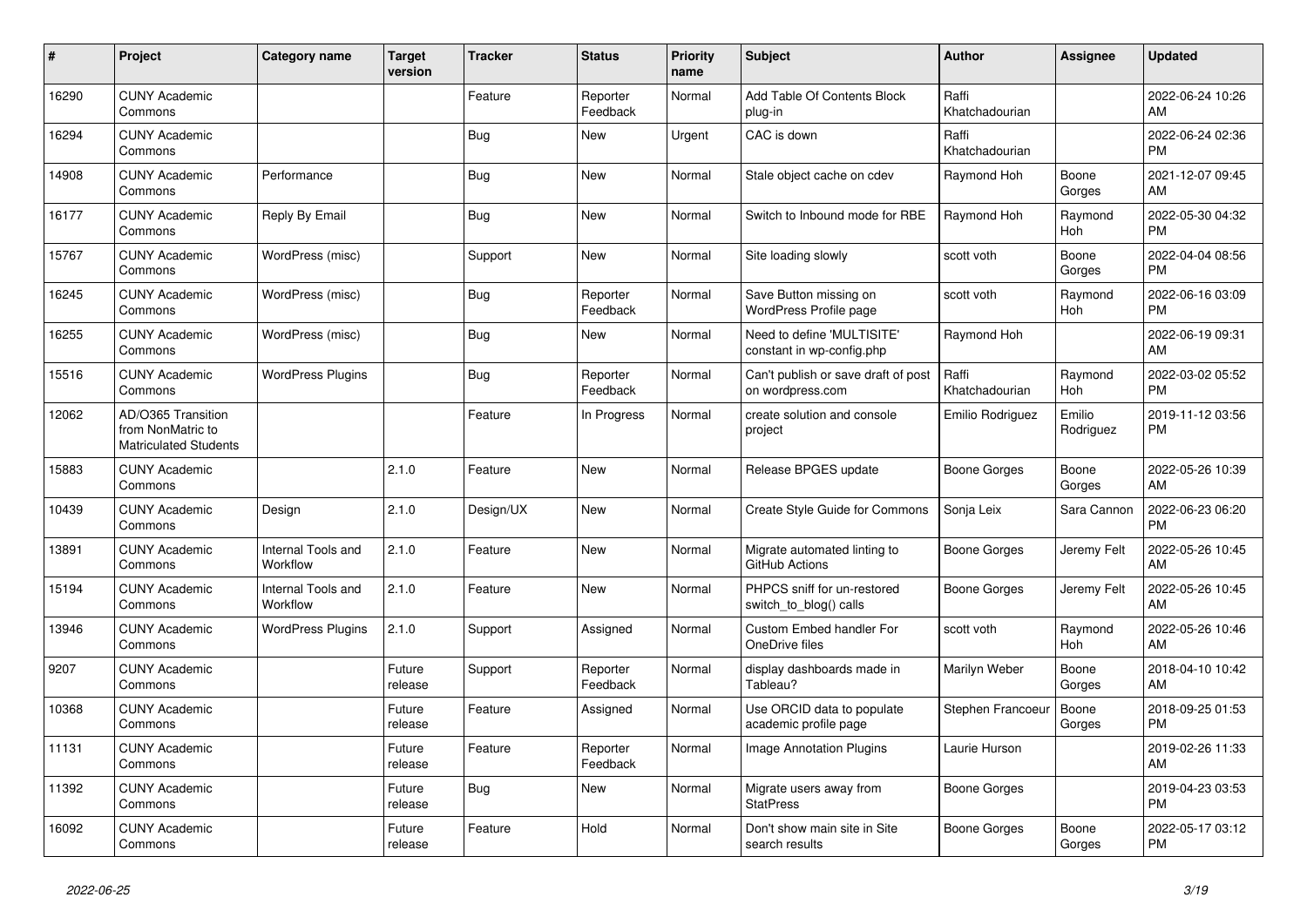| #    | Project                         | <b>Category name</b>      | <b>Target</b><br>version | <b>Tracker</b> | <b>Status</b> | <b>Priority</b><br>name | Subject                                                                                   | Author              | <b>Assignee</b>     | <b>Updated</b>                |
|------|---------------------------------|---------------------------|--------------------------|----------------|---------------|-------------------------|-------------------------------------------------------------------------------------------|---------------------|---------------------|-------------------------------|
| 8900 | <b>CUNY Academic</b><br>Commons | Accessibility             | Future<br>release        | Feature        | Assigned      | Normal                  | Look into tools to enforce<br>accessibility in WP environment                             | <b>Matt Gold</b>    | Boone<br>Gorges     | 2022-04-26 11:59<br>AM        |
| 8901 | <b>CUNY Academic</b><br>Commons | Accessibility             | Future<br>release        | Feature        | Assigned      | Normal                  | Theme analysis for accessibility                                                          | Matt Gold           | Boone<br>Gorges     | 2022-04-26 11:59<br>AM        |
| 1460 | <b>CUNY Academic</b><br>Commons | Analytics                 | Future<br>release        | Feature        | Assigned      | Normal                  | Update System Report                                                                      | <b>Brian Foote</b>  | Boone<br>Gorges     | 2015-11-09 06:13<br><b>PM</b> |
| 5581 | <b>CUNY Academic</b><br>Commons | Analytics                 | Future<br>release        | Feature        | Assigned      | Normal                  | Explore alternatives to Google<br>Analytics                                               | Matt Gold           | Valerie<br>Townsend | 2020-04-17 03:12<br>PM        |
| 7022 | <b>CUNY Academic</b><br>Commons | Announcements             | Future<br>release        | Bug            | New           | Normal                  | Sitewide announcements should<br>be displayed on, and dismissable<br>from, mapped domains | Boone Gorges        | Boone<br>Gorges     | 2018-03-22 10:18<br>AM        |
| 4635 | <b>CUNY Academic</b><br>Commons | Authentication            | Future<br>release        | Feature        | <b>New</b>    | Normal                  | Allow non-WP authentication                                                               | Boone Gorges        | Sonja Leix          | 2019-03-01 02:05<br><b>PM</b> |
| 9720 | <b>CUNY Academic</b><br>Commons | Authentication            | Future<br>release        | Feature        | New           | Normal                  | The Commons should be an<br>oAuth provider                                                | <b>Boone Gorges</b> |                     | 2019-03-01 02:04<br><b>PM</b> |
| 5691 | <b>CUNY Academic</b><br>Commons | <b>Blogs (BuddyPress)</b> | Future<br>release        | Bug            | Assigned      | High                    | Differing numbers on Sites display   Matt Gold                                            |                     | Raymond<br>Hoh      | 2016-06-13 01:37<br><b>PM</b> |
| 6078 | <b>CUNY Academic</b><br>Commons | Blogs (BuddyPress)        | Future<br>release        | Feature        | New           | Normal                  | <b>Explore Adding Network Blog</b><br>Metadata Plugin                                     | Luke Waltzer        | Luke Waltzer        | 2016-10-11 10:29<br><b>PM</b> |
| 8835 | <b>CUNY Academic</b><br>Commons | <b>Blogs (BuddyPress)</b> | Future<br>release        | Feature        | New           | Normal                  | Extend cuny.is shortlinks to sites                                                        | Luke Waltzer        | Boone<br>Gorges     | 2022-04-26 11:59<br>AM        |
| 8836 | <b>CUNY Academic</b><br>Commons | <b>Blogs (BuddyPress)</b> | Future<br>release        | Feature        | Assigned      | Normal                  | Redesign site launch process                                                              | Matt Gold           | Boone<br>Gorges     | 2019-10-03 02:49<br><b>PM</b> |
| 58   | <b>CUNY Academic</b><br>Commons | BuddyPress (misc)         | Future<br>release        | Feature        | Assigned      | Low                     | Make member search sortable by<br>last name                                               | Roberta Brody       | Boone<br>Gorges     | 2010-08-26 02:38<br><b>PM</b> |
| 310  | <b>CUNY Academic</b><br>Commons | BuddyPress (misc)         | Future<br>release        | Feature        | Assigned      | Low                     | <b>Friend Request Email</b>                                                               | <b>Matt Gold</b>    | Samantha<br>Raddatz | 2015-11-09 05:08<br><b>PM</b> |
| 377  | <b>CUNY Academic</b><br>Commons | BuddyPress (misc)         | Future<br>release        | Feature        | Assigned      | Normal                  | Like buttons                                                                              | <b>Matt Gold</b>    | Boone<br>Gorges     | 2010-11-16 05:13<br><b>PM</b> |
| 435  | <b>CUNY Academic</b><br>Commons | BuddyPress (misc)         | Future<br>release        | Feature        | Assigned      | Normal                  | Include Avatar Images in Forum<br><b>Post Notification Emails</b>                         | Matt Gold           | Boone<br>Gorges     | 2010-12-08 12:40<br><b>PM</b> |
| 500  | <b>CUNY Academic</b><br>Commons | BuddyPress (misc)         | Future<br>release        | Feature        | Assigned      | Normal                  | <b>Export Group Data</b>                                                                  | Matt Gold           | Boone<br>Gorges     | 2010-12-19 12:09<br>PM        |
| 554  | <b>CUNY Academic</b><br>Commons | BuddyPress (misc)         | Future<br>release        | Feature        | Assigned      | Normal                  | Add Trackback notifications to<br>site-wide activity feed                                 | Matt Gold           | Boone<br>Gorges     | 2015-11-09 06:19<br><b>PM</b> |
| 599  | <b>CUNY Academic</b><br>Commons | BuddyPress (misc)         | Future<br>release        | Feature        | Assigned      | Normal                  | Consider adding rating plugins for<br><b>BuddyPress/BBPress</b>                           | Matt Gold           | Boone<br>Gorges     | 2011-08-22 06:50<br><b>PM</b> |
| 635  | <b>CUNY Academic</b><br>Commons | BuddyPress (misc)         | Future<br>release        | Feature        | Assigned      | Normal                  | Big Blue Button -<br>Videoconferencing in Groups and<br>Blogs                             | Matt Gold           | Boone<br>Gorges     | 2011-03-14 03:24<br>PM        |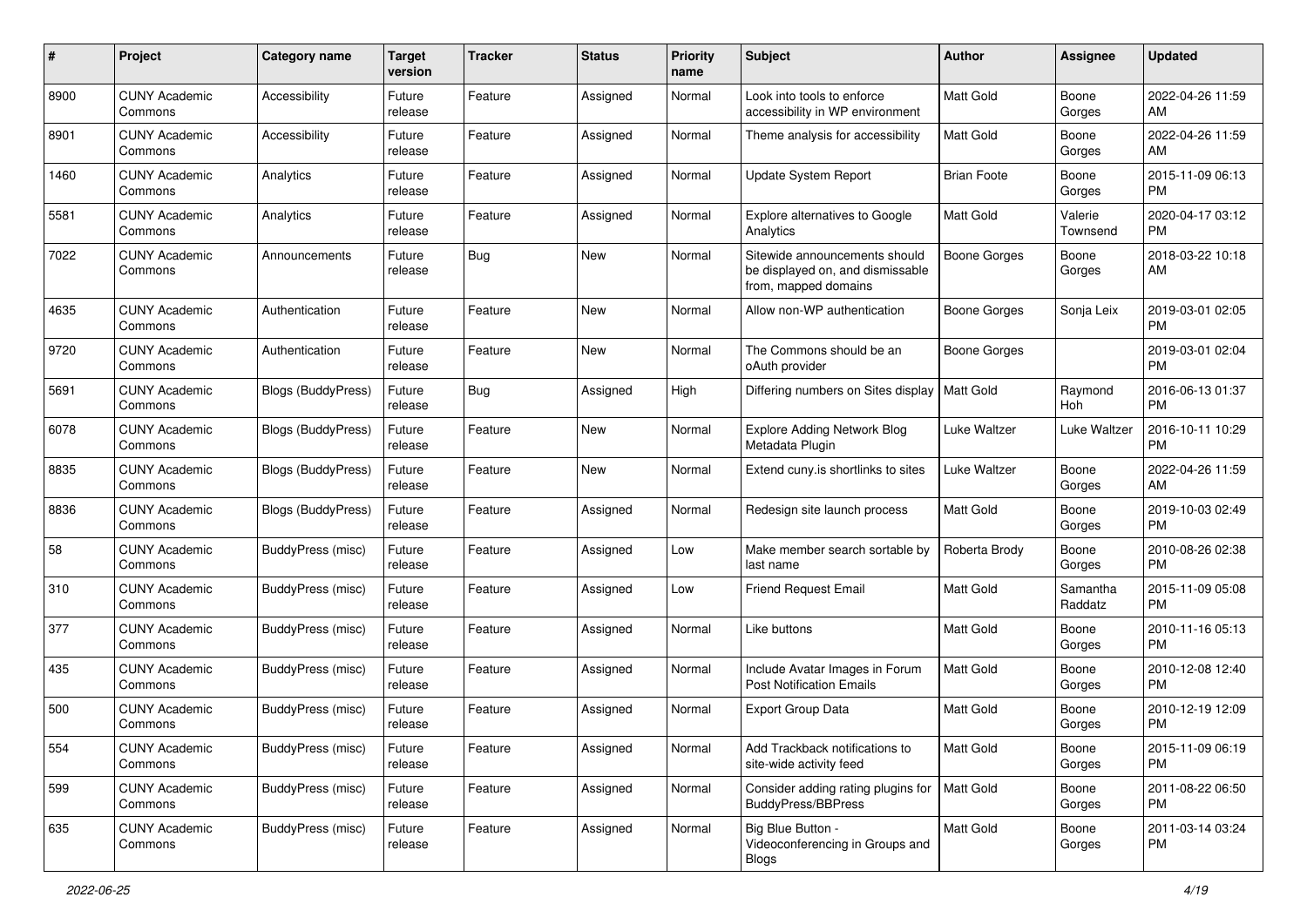| $\#$  | Project                         | Category name          | <b>Target</b><br>version | <b>Tracker</b> | <b>Status</b> | <b>Priority</b><br>name | <b>Subject</b>                                              | Author              | Assignee            | <b>Updated</b>                |
|-------|---------------------------------|------------------------|--------------------------|----------------|---------------|-------------------------|-------------------------------------------------------------|---------------------|---------------------|-------------------------------|
| 1423  | <b>CUNY Academic</b><br>Commons | BuddyPress (misc)      | Future<br>release        | Feature        | Assigned      | Low                     | Show an avatar for pingback<br>comment activity items       | Boone Gorges        | <b>Tahir Butt</b>   | 2016-10-24 12:03<br><b>PM</b> |
| 2325  | <b>CUNY Academic</b><br>Commons | BuddyPress (misc)      | Future<br>release        | Feature        | Assigned      | Low                     | Profile should have separate<br>fields for first/last names | local admin         | Boone<br>Gorges     | 2015-11-09 06:09<br><b>PM</b> |
| 7624  | <b>CUNY Academic</b><br>Commons | BuddyPress (misc)      | Future<br>release        | Design/UX      | <b>New</b>    | Normal                  | <b>BP Notifications</b>                                     | Luke Waltzer        | Paige Dupont        | 2017-02-08 10:43<br><b>PM</b> |
| 11243 | <b>CUNY Academic</b><br>Commons | BuddyPress (misc)      | Future<br>release        | <b>Bug</b>     | <b>New</b>    | Normal                  | Audit bp-custom.php                                         | Raymond Hoh         | Raymond<br>Hoh      | 2022-04-26 11:59<br>AM        |
| 519   | <b>CUNY Academic</b><br>Commons | <b>BuddyPress Docs</b> | Future<br>release        | Feature        | Assigned      | Low                     | TOC for individual docs - for new<br>BP "wiki-like" plugin  | scott voth          | Boone<br>Gorges     | 2015-11-09 05:54<br><b>PM</b> |
| 618   | <b>CUNY Academic</b><br>Commons | <b>BuddyPress Docs</b> | Future<br>release        | Feature        | Assigned      | Normal                  | BuddyPress Docs: export formats                             | Boone Gorges        | Boone<br>Gorges     | 2015-11-09 05:38<br><b>PM</b> |
| 1417  | <b>CUNY Academic</b><br>Commons | <b>BuddyPress Docs</b> | Future<br>release        | Feature        | Assigned      | Low                     | Bulk actions for BuddyPress Docs                            | <b>Boone Gorges</b> | Boone<br>Gorges     | 2016-10-17 10:41<br><b>PM</b> |
| 1422  | <b>CUNY Academic</b><br>Commons | <b>BuddyPress Docs</b> | Future<br>release        | Feature        | Assigned      | Normal                  | Make "created Doc" activity icons<br>non-mini               | <b>Boone Gorges</b> | Boone<br>Gorges     | 2015-11-09 05:48<br><b>PM</b> |
| 1744  | <b>CUNY Academic</b><br>Commons | <b>BuddyPress Docs</b> | Future<br>release        | Feature        | Assigned      | Normal                  | Spreadsheet-style Docs                                      | Boone Gorges        | Boone<br>Gorges     | 2015-11-09 06:13<br><b>PM</b> |
| 2523  | <b>CUNY Academic</b><br>Commons | <b>BuddyPress Docs</b> | Future<br>release        | Feature        | Assigned      | Normal                  | Allow Users to Upload Images to<br><b>BP</b> Docs           | <b>Matt Gold</b>    | Boone<br>Gorges     | 2015-11-09 06:14<br><b>PM</b> |
| 4226  | <b>CUNY Academic</b><br>Commons | <b>BuddyPress Docs</b> | Future<br>release        | Design/UX      | <b>New</b>    | Normal                  | Add option to connect a Doc with<br>a Group                 | Samantha Raddatz    | Samantha<br>Raddatz | 2015-09-09 04:08<br><b>PM</b> |
| 6389  | <b>CUNY Academic</b><br>Commons | <b>BuddyPress Docs</b> | Future<br>release        | Feature        | <b>New</b>    | Low                     | Make Discussion Area Visible<br>When Editing a Doc          | Luke Waltzer        | Boone<br>Gorges     | 2016-10-21 04:16<br><b>PM</b> |
| 13466 | <b>CUNY Academic</b><br>Commons | Cavalcade              | Future<br>release        | Feature        | <b>New</b>    | Normal                  | Automated cleanup for duplicate<br>Cavalcade tasks          | Boone Gorges        | Boone<br>Gorges     | 2020-10-13 05:24<br><b>PM</b> |
| 10226 | <b>CUNY Academic</b><br>Commons | Courses                | Future<br>release        | Feature        | New           | Normal                  | Add "My Courses" to drop down<br>list                       | scott voth          | Boone<br>Gorges     | 2021-11-19 12:42<br><b>PM</b> |
| 11789 | <b>CUNY Academic</b><br>Commons | Courses                | Future<br>release        | Feature        | New           | Normal                  | Ability to remove item from<br>Courses list                 | Laurie Hurson       | Sonja Leix          | 2019-09-24 12:28<br><b>PM</b> |
| 860   | <b>CUNY Academic</b><br>Commons | Design                 | Future<br>release        | Design/UX      | Assigned      | Normal                  | <b>Standardize Button Treatment</b><br>Across the Commons   | <b>Chris Stein</b>  | Chris Stein         | 2014-05-01 09:45<br>AM        |
| 2754  | <b>CUNY Academic</b><br>Commons | Design                 | Future<br>release        | Feature        | Assigned      | Normal                  | Determine strategy for CAC logo<br>handling in top header   | Micki Kaufman       | Chris Stein         | 2015-01-05 08:53<br><b>PM</b> |
| 4225  | <b>CUNY Academic</b><br>Commons | DiRT Integration       | Future<br>release        | Design/UX      | <b>New</b>    | Normal                  | Add information to DIRT page (in<br>Create a Group)         | Samantha Raddatz    | Matt Gold           | 2015-06-26 03:14<br><b>PM</b> |
| 14496 | CUNY Academic<br>Commons        | Domain Mapping         | Future<br>release        | <b>Bug</b>     | <b>New</b>    | Normal                  | Mapped domain SSO uses<br>third-party cookies               | Raymond Hoh         | Raymond<br>Hoh      | 2021-05-24 04:03<br>PM        |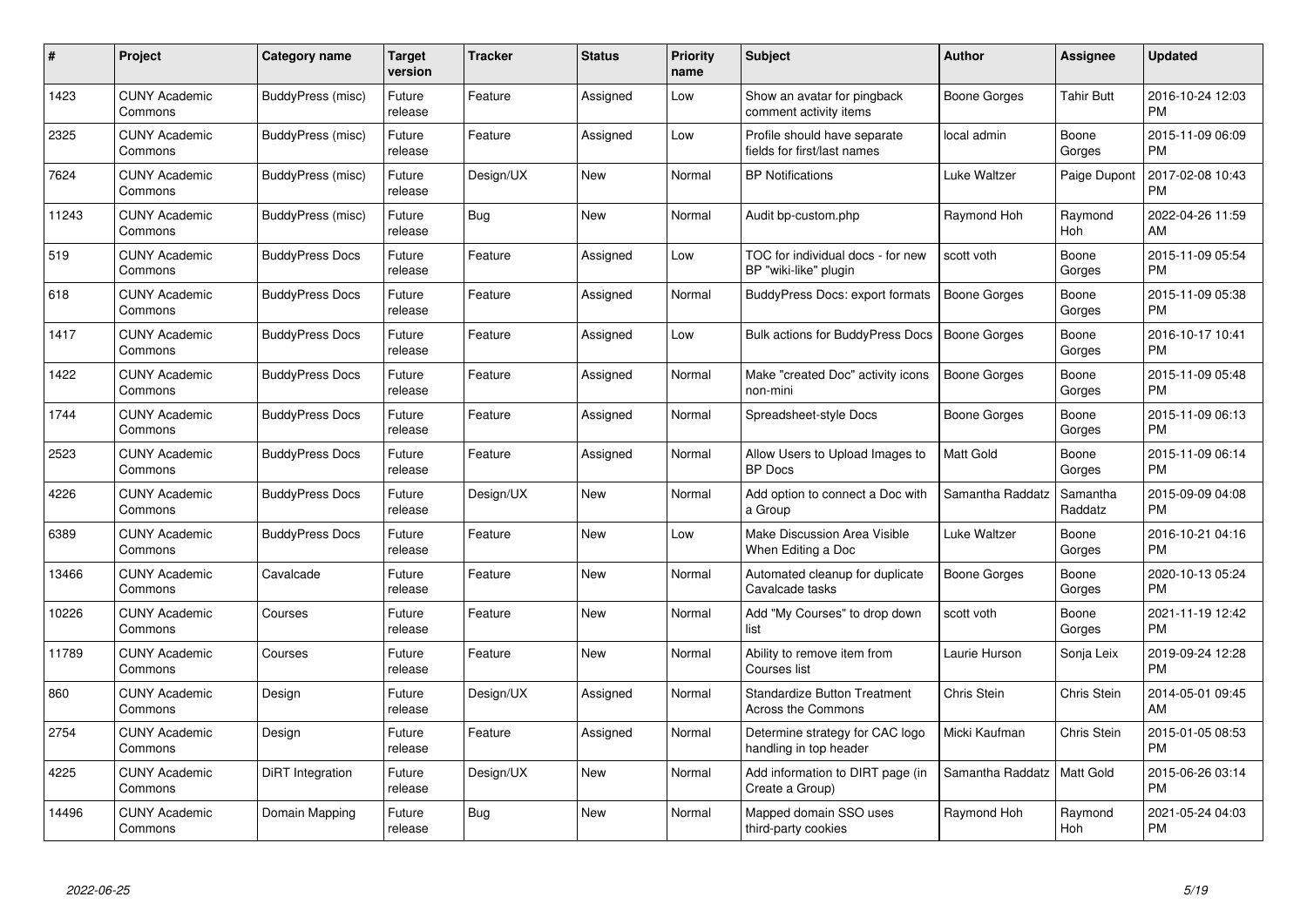| #     | Project                         | <b>Category name</b>       | Target<br>version | <b>Tracker</b> | <b>Status</b>        | <b>Priority</b><br>name | <b>Subject</b>                                                                    | <b>Author</b>       | <b>Assignee</b>       | <b>Updated</b>                |
|-------|---------------------------------|----------------------------|-------------------|----------------|----------------------|-------------------------|-----------------------------------------------------------------------------------|---------------------|-----------------------|-------------------------------|
| 1165  | <b>CUNY Academic</b><br>Commons | <b>Email Invitations</b>   | Future<br>release | Feature        | Assigned             | Low                     | Allow saved lists of invitees under<br>Send Invites                               | <b>Boone Gorges</b> | Boone<br>Gorges       | 2015-11-09 06:03<br><b>PM</b> |
| 1166  | <b>CUNY Academic</b><br>Commons | <b>Email Invitations</b>   | Future<br>release | Feature        | <b>New</b>           | Low                     | Better organizational tools for<br>Sent Invites                                   | Boone Gorges        | Boone<br>Gorges       | 2015-11-09 06:02<br><b>PM</b> |
| 1167  | <b>CUNY Academic</b><br>Commons | <b>Email Invitations</b>   | Future<br>release | Feature        | New                  | Low                     | Allow email invitations to be<br>resent                                           | Boone Gorges        | Boone<br>Gorges       | 2015-11-12 12:53<br>AM        |
| 333   | <b>CUNY Academic</b><br>Commons | <b>Email Notifications</b> | Future<br>release | Feature        | Assigned             | Low                     | Delay Forum Notification Email<br>Delivery Until After Editing Period<br>Ends     | <b>Matt Gold</b>    | Raymond<br>Hoh        | 2015-11-09 06:01<br><b>PM</b> |
| 5992  | <b>CUNY Academic</b><br>Commons | <b>Email Notifications</b> | Future<br>release | Feature        | <b>New</b>           | Normal                  | Changing the From line of<br>autogenerated blog emails                            | Marilyn Weber       |                       | 2018-09-27 05:19<br><b>PM</b> |
| 11971 | <b>CUNY Academic</b><br>Commons | <b>Email Notifications</b> | Future<br>release | Bug            | Reporter<br>Feedback | Low                     | Pictures obscured in emailed post<br>notifications                                | Marilyn Weber       | Raymond<br><b>Hoh</b> | 2019-11-21 01:14<br><b>PM</b> |
| 12042 | <b>CUNY Academic</b><br>Commons | <b>Email Notifications</b> | Future<br>release | Feature        | <b>New</b>           | Normal                  | Improved error logging for BPGES   Boone Gorges<br>send queue                     |                     | Boone<br>Gorges       | 2021-11-19 12:25<br><b>PM</b> |
| 15604 | <b>CUNY Academic</b><br>Commons | <b>Email Notifications</b> | Future<br>release | Feature        | Assigned             | Normal                  | <b>Restructure Commons Group</b><br>Digest Email Messages                         | Matt Gold           | Boone<br>Gorges       | 2022-05-26 10:45<br>AM        |
| 3475  | <b>CUNY Academic</b><br>Commons | Events                     | Future<br>release | Feature        | Assigned             | Normal                  | Request to add plugin to<br>streamline room<br>booking/appointment booking        | Naomi Barrettara    | Boone<br>Gorges       | 2014-12-01 05:14<br><b>PM</b> |
| 4053  | <b>CUNY Academic</b><br>Commons | Events                     | Future<br>release | Feature        | Assigned             | Normal                  | Create new tab for past events                                                    | Matt Gold           | Boone<br>Gorges       | 2015-05-12 02:10<br><b>PM</b> |
| 4238  | <b>CUNY Academic</b><br>Commons | Events                     | Future<br>release | Feature        | Assigned             | Normal                  | Copy Events to Other Groups?                                                      | <b>Matt Gold</b>    | Boone<br>Gorges       | 2015-07-02 10:08<br>AM        |
| 4438  | <b>CUNY Academic</b><br>Commons | Events                     | Future<br>release | Bug            | Assigned             | Normal                  | Events Calendar - Export<br><b>Recurring Events</b>                               | scott voth          | Daniel Jones          | 2016-05-23 04:25<br><b>PM</b> |
| 4481  | <b>CUNY Academic</b><br>Commons | Events                     | Future<br>release | Feature        | <b>New</b>           | Normal                  | Group admins/mods should have<br>the ability to unlink an event from<br>the group | <b>Boone Gorges</b> | Boone<br>Gorges       | 2017-04-24 03:53<br><b>PM</b> |
| 4592  | <b>CUNY Academic</b><br>Commons | Events                     | Future<br>release | Design/UX      | <b>New</b>           | Normal                  | Event Creation - Venue Dropdown<br>Slow                                           | Samantha Raddatz    | Boone<br>Gorges       | 2015-09-14 04:56<br><b>PM</b> |
| 4903  | <b>CUNY Academic</b><br>Commons | Events                     | Future<br>release | Design/UX      | Assigned             | Normal                  | Improving visual appearance of<br>event calendars                                 | Matt Gold           | Boone<br>Gorges       | 2016-10-13 11:51<br>AM        |
| 5016  | <b>CUNY Academic</b><br>Commons | Events                     | Future<br>release | Feature        | Assigned             | Low                     | Allow comments to be posted on<br>events                                          | <b>Matt Gold</b>    | Raymond<br><b>Hoh</b> | 2019-03-01 02:23<br><b>PM</b> |
| 5696  | <b>CUNY Academic</b><br>Commons | Events                     | Future<br>release | Feature        | Assigned             | Normal                  | Events Calendar - display options<br>calendar aggregation /                       | <b>Matt Gold</b>    | Boone<br>Gorges       | 2016-10-13 11:44<br>AM        |
| 6749  | <b>CUNY Academic</b><br>Commons | Events                     | Future<br>release | Bug            | <b>New</b>           | Low                     | BPEO iCal request can trigger<br>very large number of DB queries                  | Boone Gorges        | Raymond<br>Hoh        | 2016-11-15 10:09<br>PM        |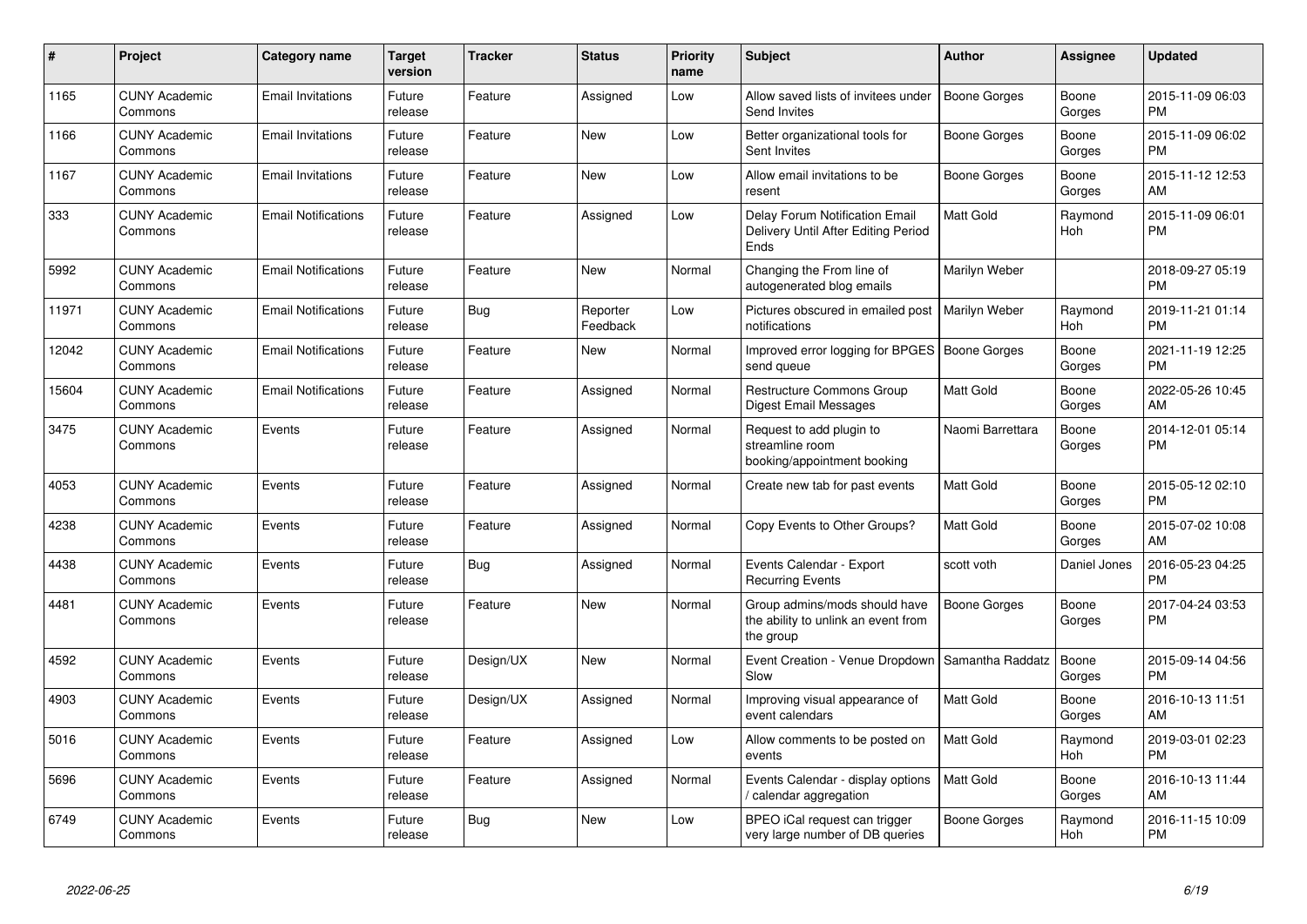| #     | Project                         | <b>Category name</b> | <b>Target</b><br>version | <b>Tracker</b> | <b>Status</b> | <b>Priority</b><br>name | <b>Subject</b>                                                                      | Author              | Assignee            | <b>Updated</b>                |
|-------|---------------------------------|----------------------|--------------------------|----------------|---------------|-------------------------|-------------------------------------------------------------------------------------|---------------------|---------------------|-------------------------------|
| 11531 | <b>CUNY Academic</b><br>Commons | Events               | Future<br>release        | Feature        | <b>New</b>    | Normal                  | Main Events calendar should<br>include non-public events that<br>user has access to | scott voth          | Boone<br>Gorges     | 2019-06-11 10:00<br>ΑM        |
| 653   | <b>CUNY Academic</b><br>Commons | Group Blogs          | Future<br>release        | Feature        | Assigned      | Normal                  | Redesign Integration of Groups<br>and Blogs                                         | <b>Matt Gold</b>    | Samantha<br>Raddatz | 2015-11-09 05:40<br><b>PM</b> |
| 3580  | <b>CUNY Academic</b><br>Commons | Group Blogs          | Future<br>release        | Feature        | <b>New</b>    | Normal                  | Multiple blogs per group                                                            | <b>Boone Gorges</b> | Boone<br>Gorges     | 2018-02-20 02:02<br><b>PM</b> |
| 8756  | <b>CUNY Academic</b><br>Commons | Group Blogs          | Future<br>release        | Feature        | Hold          | Normal                  | Connect multiple blogs to one<br>group?                                             | <b>Matt Gold</b>    | Boone<br>Gorges     | 2017-09-30 10:42<br>AM        |
| 1192  | <b>CUNY Academic</b><br>Commons | <b>Group Files</b>   | Future<br>release        | Feature        | Assigned      | Low                     | When posting group files, allow<br>users to add a category without<br>saving        | Matt Gold           | Raymond<br>Hoh      | 2015-11-09 05:53<br><b>PM</b> |
| 3080  | <b>CUNY Academic</b><br>Commons | <b>Group Files</b>   | Future<br>release        | Feature        | Assigned      | Low                     | Create a system to keep track of<br>file changes                                    | <b>Matt Gold</b>    | Boone<br>Gorges     | 2014-02-26 10:04<br><b>PM</b> |
| 3354  | <b>CUNY Academic</b><br>Commons | <b>Group Files</b>   | Future<br>release        | Feature        | Assigned      | Low                     | Allow Group Download of Multiple<br><b>Selected Files</b>                           | <b>Matt Gold</b>    | Chris Stein         | 2014-08-01 08:50<br>AM        |
| 11834 | <b>CUNY Academic</b><br>Commons | Group Files          | Future<br>release        | Feature        | New           | Normal                  | Improved tools for managing<br>group file folders                                   | Boone Gorges        | Sonja Leix          | 2019-09-06 03:55<br><b>PM</b> |
| 12091 | <b>CUNY Academic</b><br>Commons | <b>Group Files</b>   | Future<br>release        | Feature        | New           | Normal                  | Improved pre-upload file<br>validation for bp-group-documents                       | <b>Boone Gorges</b> | Boone<br>Gorges     | 2019-11-14 01:21<br><b>PM</b> |
| 585   | <b>CUNY Academic</b><br>Commons | Group Forums         | Future<br>release        | Feature        | Assigned      | Normal                  | Merge Forum Topics                                                                  | Sarah Morgano       | Boone<br>Gorges     | 2011-07-06 04:11<br><b>PM</b> |
| 3059  | <b>CUNY Academic</b><br>Commons | Group Forums         | Future<br>release        | Design/UX      | New           | Normal                  | Forum Post Permissable Content<br><b>Explanatory Text</b>                           | <b>Chris Stein</b>  | Chris Stein         | 2015-04-02 11:27<br>AM        |
| 3192  | <b>CUNY Academic</b><br>Commons | Group Forums         | Future<br>release        | Feature        | Assigned      | Normal                  | Customizable forum views for<br>bbPress 2.x group forums                            | <b>Boone Gorges</b> | Raymond<br>Hoh      | 2015-11-09 12:47<br><b>PM</b> |
| 3193  | <b>CUNY Academic</b><br>Commons | Group Forums         | Future<br>release        | Feature        | Assigned      | Normal                  | bbPress 2.x dynamic roles and<br><b>RBE</b>                                         | Boone Gorges        | Boone<br>Gorges     | 2014-09-30 01:30<br><b>PM</b> |
| 4221  | <b>CUNY Academic</b><br>Commons | Group Forums         | Future<br>release        | Design/UX      | Assigned      | Normal                  | Add 'Number of Posts' display<br>option to Forum page                               | Samantha Raddatz    | Samantha<br>Raddatz | 2015-06-26 02:21<br><b>PM</b> |
| 5268  | <b>CUNY Academic</b><br>Commons | Group Forums         | Future<br>release        | Bug            | Assigned      | Normal                  | Long-time to post to multiple<br>groups                                             | Luke Waltzer        | Daniel Jones        | 2016-09-07 06:31<br><b>PM</b> |
| 6392  | <b>CUNY Academic</b><br>Commons | Group Forums         | Future<br>release        | Design/UX      | Assigned      | Low                     | Composition/Preview Panes in<br>Forum Posts                                         | Luke Waltzer        | Paige Dupont        | 2016-10-21 04:26<br>PM        |
| 9835  | <b>CUNY Academic</b><br>Commons | Group Forums         | Future<br>release        | Bug            | Assigned      | Normal                  | add a "like" function?                                                              | Marilyn Weber       | <b>Erik Trainer</b> | 2018-06-05 01:49<br><b>PM</b> |
| 10659 | <b>CUNY Academic</b><br>Commons | Group Forums         | Future<br>release        | Feature        | Assigned      | Normal                  | Post to multiple groups via email                                                   | Matt Gold           | Raymond<br>Hoh      | 2018-11-15 12:54<br>AM        |
| 13199 | <b>CUNY Academic</b><br>Commons | Group Forums         | Future<br>release        | Feature        | New           | Normal                  | Favoring Groups over bbPress<br>plugin                                              | Colin McDonald      | Colin<br>McDonald   | 2021-11-19 12:28<br>PM        |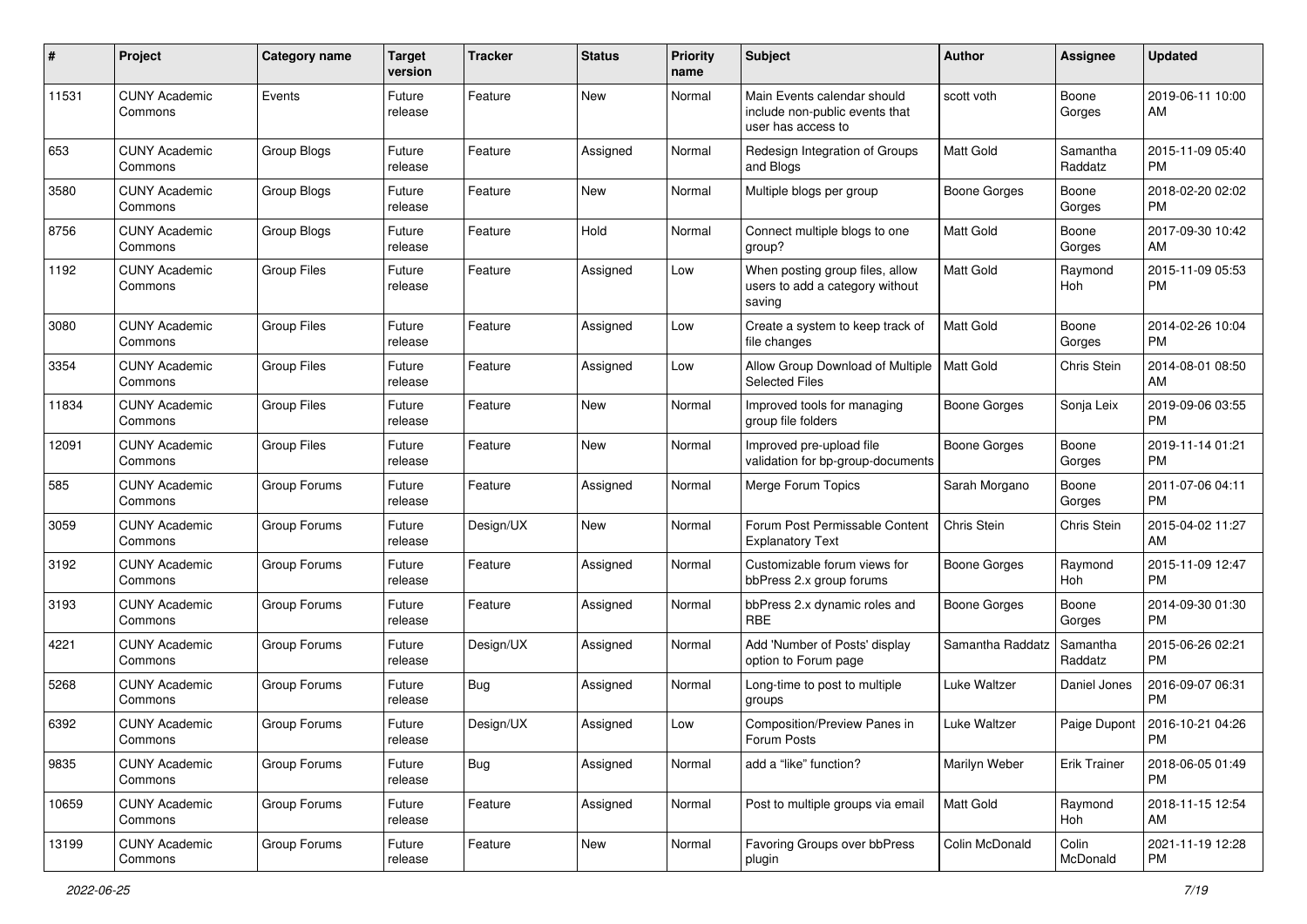| #     | Project                         | <b>Category name</b>        | <b>Target</b><br>version | <b>Tracker</b> | <b>Status</b>        | <b>Priority</b><br>name | Subject                                                                                       | Author               | Assignee            | <b>Updated</b>                |
|-------|---------------------------------|-----------------------------|--------------------------|----------------|----------------------|-------------------------|-----------------------------------------------------------------------------------------------|----------------------|---------------------|-------------------------------|
| 13358 | <b>CUNY Academic</b><br>Commons | Group Forums                | Future<br>release        | Feature        | New                  | Normal                  | Improved UI for group forum<br>threading settings                                             | <b>Boone Gorges</b>  | Raymond<br>Hoh      | 2021-11-19 12:27<br><b>PM</b> |
| 1456  | <b>CUNY Academic</b><br>Commons | Group Invitations           | Future<br>release        | Feature        | Reporter<br>Feedback | Low                     | Invite to Group Button from Profile   Matt Gold<br>Field                                      |                      | Samantha<br>Raddatz | 2015-11-09 05:59<br><b>PM</b> |
| 2610  | CUNY Academic<br>Commons        | Group Invitations           | Future<br>release        | Feature        | Assigned             | Low                     | Request: Custom invitation<br>message to group invites                                        | local admin          | Boone<br>Gorges     | 2015-11-09 06:13<br><b>PM</b> |
| 3308  | <b>CUNY Academic</b><br>Commons | Group Invitations           | Future<br>release        | Feature        | Assigned             | Normal                  | Allow members to rescind group<br>invitations                                                 | <b>Matt Gold</b>     | Boone<br>Gorges     | 2015-04-01 08:53<br><b>PM</b> |
| 13370 | <b>CUNY Academic</b><br>Commons | Group Library               | Future<br>release        | Feature        | New                  | Normal                  | Library bulk deletion and folder<br>editing                                                   | Colin McDonald       | Boone<br>Gorges     | 2020-10-13 10:41<br>AM        |
| 13650 | <b>CUNY Academic</b><br>Commons | Group Library               | Future<br>release        | Feature        | New                  | Normal                  | Forum Attachments in Group<br>Library                                                         | Laurie Hurson        |                     | 2021-11-19 12:30<br><b>PM</b> |
| 14309 | <b>CUNY Academic</b><br>Commons | Group Library               | Future<br>release        | Feature        | New                  | Normal                  | Better handling of<br>bp_group_document file<br>download attempts when file is<br>not present | <b>Boone Gorges</b>  | Boone<br>Gorges     | 2021-11-19 12:28<br><b>PM</b> |
| 481   | <b>CUNY Academic</b><br>Commons | Groups (misc)               | Future<br>release        | Feature        | Assigned             | Normal                  | ability to archive inactive groups<br>and blogs                                               | Michael Mandiberg    | Samantha<br>Raddatz | 2015-11-09 05:56<br><b>PM</b> |
| 1544  | <b>CUNY Academic</b><br>Commons | Groups (misc)               | Future<br>release        | Feature        | Reporter<br>Feedback | Normal                  | Group Filtering and Sorting                                                                   | Matt Gold            | Chris Stein         | 2019-03-01 02:25<br><b>PM</b> |
| 3458  | <b>CUNY Academic</b><br>Commons | Groups (misc)               | Future<br>release        | Feature        | Assigned             | Normal                  | Filter Members of Group by<br>Campus                                                          | <b>Michael Smith</b> | Samantha<br>Raddatz | 2014-09-26 08:32<br><b>PM</b> |
| 7115  | <b>CUNY Academic</b><br>Commons | Groups (misc)               | Future<br>release        | Feature        | Reporter<br>Feedback | Normal                  | make licensing info clear during<br>group creation                                            | <b>Matt Gold</b>     | Raymond<br>Hoh      | 2020-12-08 11:32<br>AM        |
| 12446 | <b>CUNY Academic</b><br>Commons | Groups (misc)               | Future<br>release        | Feature        | Reporter<br>Feedback | Normal                  | Toggle default site to group forum<br>posting                                                 | Laurie Hurson        | Laurie Hurson       | 2020-03-10 11:57<br>AM        |
| 1888  | <b>CUNY Academic</b><br>Commons | Home Page                   | Future<br>release        | Feature        | Assigned             | Normal                  | Refactor BP MPO Activity Filter to<br>support proper pagination                               | Sarah Morgano        | Boone<br>Gorges     | 2014-05-01 07:11<br><b>PM</b> |
| 1983  | <b>CUNY Academic</b><br>Commons | Home Page                   | Future<br>release        | Feature        | Assigned             | Low                     | Media Library integration with<br>Featured Content plugin                                     | <b>Boone Gorges</b>  | Dominic<br>Giglio   | 2014-03-17 10:34<br>AM        |
| 4980  | <b>CUNY Academic</b><br>Commons | Home Page                   | Future<br>release        | Feature        | Assigned             | Normal                  | CAC Featured Content -- Adding<br>Randomization                                               | <b>Matt Gold</b>     | Boone<br>Gorges     | 2016-12-12 03:01<br><b>PM</b> |
| 10580 | <b>CUNY Academic</b><br>Commons | Information<br>Architecture | Future<br>release        | Design/UX      | New                  | Normal                  | Primary nav item review                                                                       | Boone Gorges         | Sara Cannon         | 2021-11-19 12:37<br>PM        |
| 5234  | <b>CUNY Academic</b><br>Commons | Membership                  | Future<br>release        | Feature        | Assigned             | Normal                  | Write Unconfirmed patch for WP                                                                | Boone Gorges         | Boone<br>Gorges     | 2016-10-24 11:18<br>AM        |
| 3330  | <b>CUNY Academic</b><br>Commons | My Commons                  | Future<br>release        | Feature        | Assigned             | Normal                  | "Commons Information" tool                                                                    | Boone Gorges         | Chris Stein         | 2014-09-22 08:46<br>PM        |
| 3517  | <b>CUNY Academic</b><br>Commons | My Commons                  | Future<br>release        | Feature        | Assigned             | Normal                  | Mute/Unmute My Commons<br>updates                                                             | Matt Gold            | Raymond<br>Hoh      | 2015-11-09 01:19<br>PM        |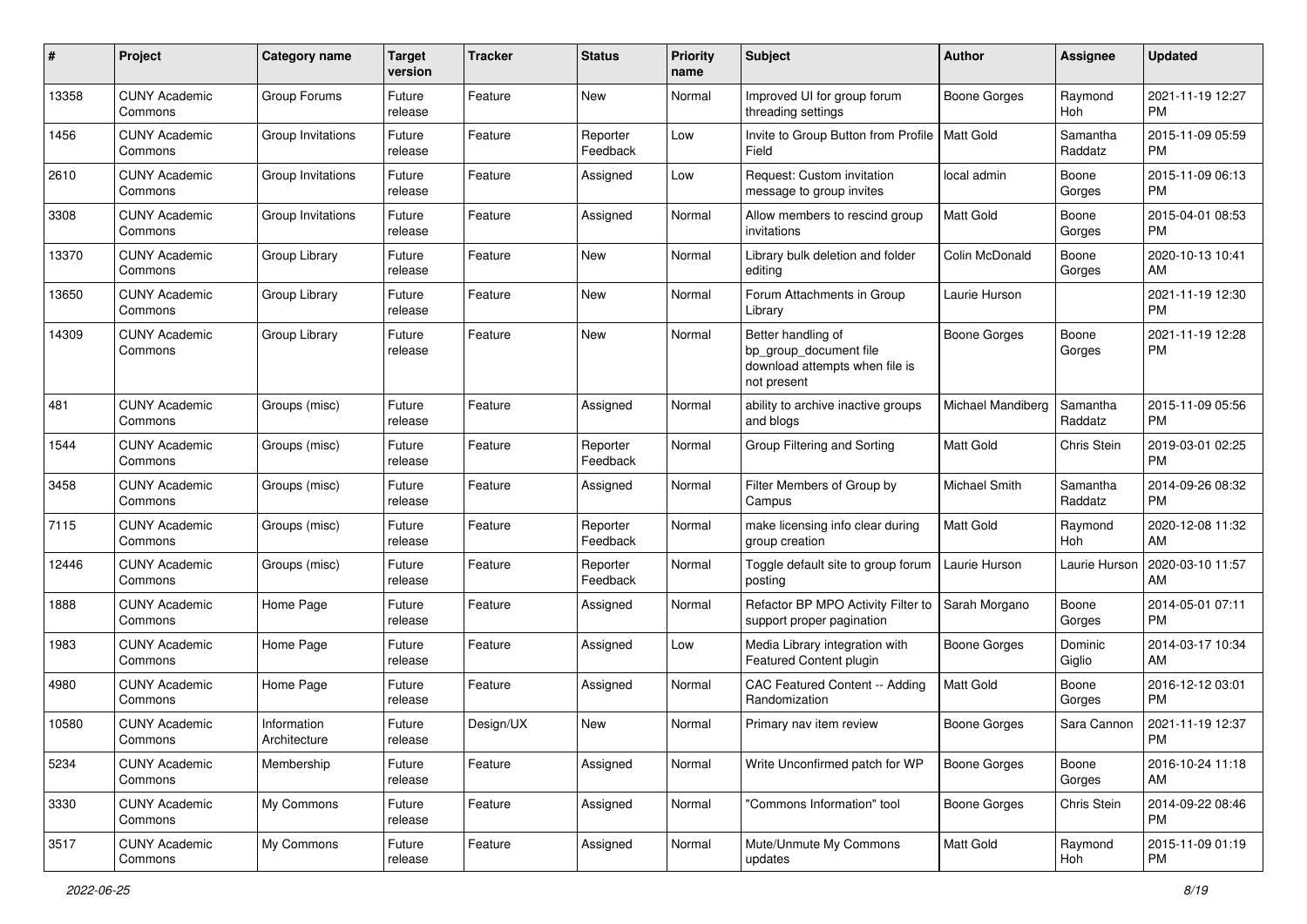| #     | Project                         | <b>Category name</b>    | <b>Target</b><br>version | <b>Tracker</b> | <b>Status</b> | <b>Priority</b><br>name | <b>Subject</b>                                                                             | Author              | <b>Assignee</b>     | <b>Updated</b>                |
|-------|---------------------------------|-------------------------|--------------------------|----------------|---------------|-------------------------|--------------------------------------------------------------------------------------------|---------------------|---------------------|-------------------------------|
| 3536  | <b>CUNY Academic</b><br>Commons | My Commons              | Future<br>release        | Feature        | Assigned      | Normal                  | Infinite Scroll on My Commons<br>page                                                      | Matt Gold           | Raymond<br>Hoh      | 2015-04-13 04:42<br>PM        |
| 3577  | <b>CUNY Academic</b><br>Commons | My Commons              | Future<br>release        | Design/UX      | Assigned      | Normal                  | Replies to items in My Commons                                                             | Matt Gold           | Raymond<br>Hoh      | 2015-04-09 05:19<br>PM        |
| 4535  | <b>CUNY Academic</b><br>Commons | My Commons              | Future<br>release        | Bug            | New           | Low                     | My Commons filter issue                                                                    | scott voth          | Raymond<br>Hoh      | 2015-09-01 11:17<br>AM        |
| 9028  | <b>CUNY Academic</b><br>Commons | Onboarding              | Future<br>release        | Feature        | Assigned      | Normal                  | suggest groups to new members<br>during the registration process                           | Matt Gold           | Chris Stein         | 2018-10-24 12:34<br><b>PM</b> |
| 9895  | <b>CUNY Academic</b><br>Commons | Onboarding              | Future<br>release        | Feature        | Assigned      | Normal                  | Add "Accept Invitation"<br>link/button/function to Group<br>and/or Site invitation emails? | Luke Waltzer        | Boone<br>Gorges     | 2018-06-07 12:42<br><b>PM</b> |
| 5955  | <b>CUNY Academic</b><br>Commons | Outreach                | Future<br>release        | Feature        | Assigned      | Normal                  | Create auto-newsletter for<br>commons members                                              | Matt Gold           | Luke Waltzer        | 2016-08-30 10:34<br>AM        |
| 14787 | <b>CUNY Academic</b><br>Commons | <b>Plugin Packages</b>  | Future<br>release        | Feature        | New           | Normal                  | Creating a "Design" plugin<br>package                                                      | Laurie Hurson       | scott voth          | 2022-04-27 04:56<br>РM        |
| 2013  | <b>CUNY Academic</b><br>Commons | <b>Public Portfolio</b> | Future<br>release        | Feature        | Assigned      | Low                     | Have Profile Privacy Options<br>show up only for filled-in fields                          | Matt Gold           | Boone<br>Gorges     | 2015-11-09 06:09<br><b>PM</b> |
| 2753  | <b>CUNY Academic</b><br>Commons | <b>Public Portfolio</b> | Future<br>release        | Feature        | New           | Normal                  | Create actual actual tagification in<br>academic interests and other<br>fields             | Micki Kaufman       | Boone<br>Gorges     | 2015-01-05 08:52<br>PM        |
| 2832  | <b>CUNY Academic</b><br>Commons | <b>Public Portfolio</b> | Future<br>release        | Feature        | Assigned      | Normal                  | Improve interface for (not)<br>auto-linking profile fields                                 | <b>Boone Gorges</b> | Chris Stein         | 2015-01-05 08:52<br>PM        |
| 2881  | <b>CUNY Academic</b><br>Commons | <b>Public Portfolio</b> | Future<br>release        | Feature        | Assigned      | Normal                  | Redesign the UX for Profiles                                                               | Chris Stein         | Chris Stein         | 2016-10-13 12:45<br><b>PM</b> |
| 3042  | <b>CUNY Academic</b><br>Commons | <b>Public Portfolio</b> | Future<br>release        | Feature        | Assigned      | Normal                  | Browsing member interests                                                                  | Matt Gold           | Boone<br>Gorges     | 2015-03-21 09:04<br>PM        |
| 3048  | <b>CUNY Academic</b><br>Commons | <b>Public Portfolio</b> | Future<br>release        | Feature        | New           | Low                     | Images for rich text profile fields                                                        | Boone Gorges        | Boone<br>Gorges     | 2014-02-19 12:56<br><b>PM</b> |
| 3220  | <b>CUNY Academic</b><br>Commons | <b>Public Portfolio</b> | Future<br>release        | Feature        | Assigned      | Normal                  | Add indent/outdent option to<br>Formatting Buttons on Profile<br>Page                      | Matt Gold           | Boone<br>Gorges     | 2014-05-21 10:39<br>РM        |
| 3768  | <b>CUNY Academic</b><br>Commons | <b>Public Portfolio</b> | Future<br>release        | Feature        | Assigned      | Normal                  | Institutions/Past positions on<br>public portfolios                                        | Matt Gold           | Boone<br>Gorges     | 2018-04-23 10:44<br>AM        |
| 3770  | <b>CUNY Academic</b><br>Commons | Public Portfolio        | Future<br>release        | Feature        | Assigned      | Normal                  | Improve Layout/Formatting of<br>Positions Area on Public<br>Portfolios                     | Matt Gold           | Chris Stein         | 2015-04-01 09:17<br><b>PM</b> |
| 4253  | <b>CUNY Academic</b><br>Commons | <b>Public Portfolio</b> | Future<br>release        | Design/UX      | New           | Normal                  | Encourage users to add portfolio<br>content                                                | Samantha Raddatz    | Samantha<br>Raddatz | 2015-07-07 11:32<br>AM        |
| 4404  | <b>CUNY Academic</b><br>Commons | Public Portfolio        | Future<br>release        | Design/UX      | Assigned      | Normal                  | Change color of permissions info<br>on portfolio editing interface                         | Matt Gold           | Samantha<br>Raddatz | 2015-08-11 05:28<br>PM        |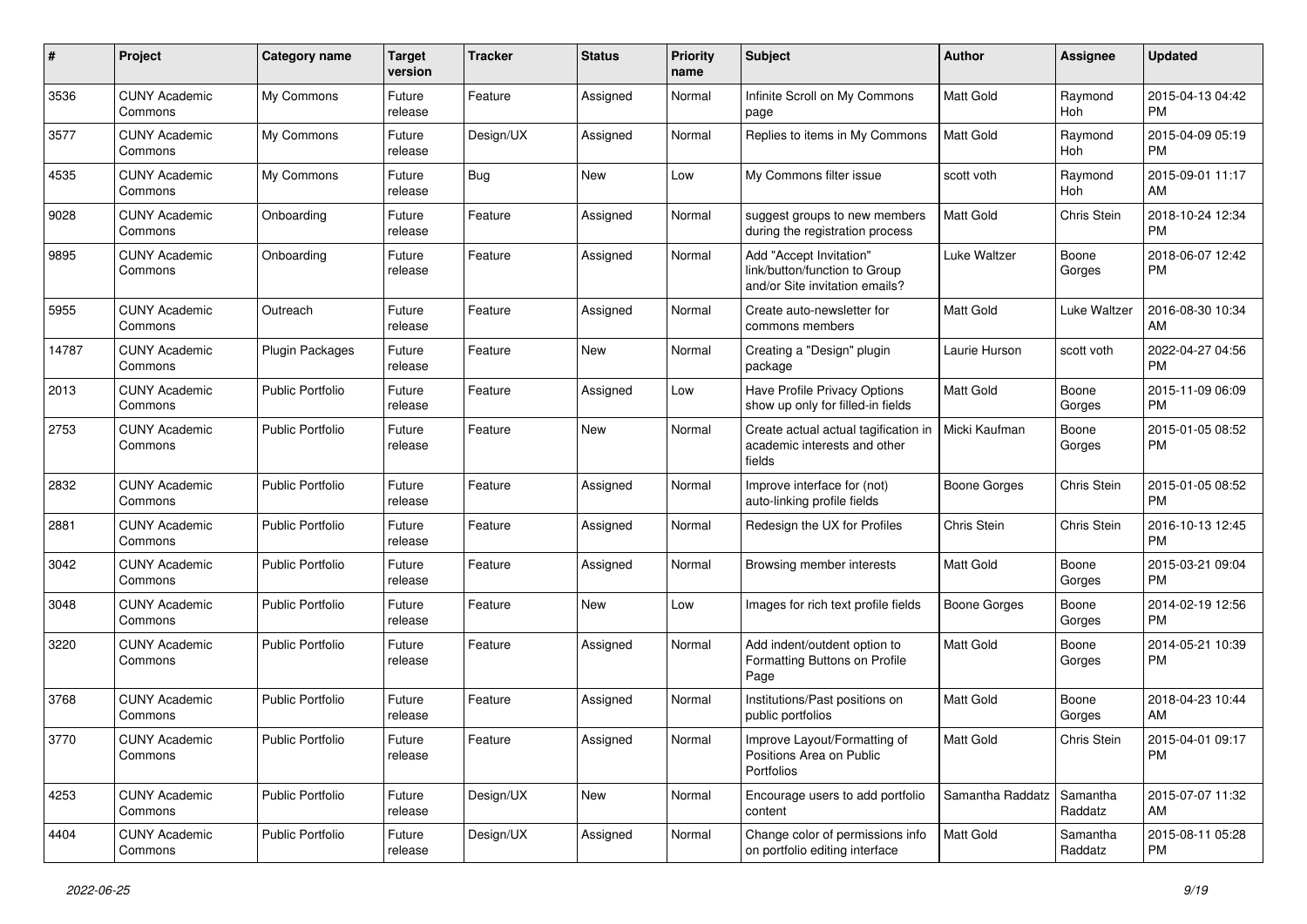| #     | <b>Project</b>                  | Category name            | <b>Target</b><br>version | <b>Tracker</b> | <b>Status</b>        | <b>Priority</b><br>name | <b>Subject</b>                                                           | <b>Author</b>       | <b>Assignee</b>     | <b>Updated</b>                |
|-------|---------------------------------|--------------------------|--------------------------|----------------|----------------------|-------------------------|--------------------------------------------------------------------------|---------------------|---------------------|-------------------------------|
| 4622  | <b>CUNY Academic</b><br>Commons | <b>Public Portfolio</b>  | Future<br>release        | Design/UX      | <b>New</b>           | Normal                  | <b>Profile Visibility Settings</b>                                       | Samantha Raddatz    | Samantha<br>Raddatz | 2015-09-21 12:18<br><b>PM</b> |
| 5827  | <b>CUNY Academic</b><br>Commons | <b>Public Portfolio</b>  | Future<br>release        | Bug            | Assigned             | Normal                  | Academic Interests square<br>bracket links not working                   | scott voth          | Chris Stein         | 2016-08-11 11:59<br><b>PM</b> |
| 10354 | <b>CUNY Academic</b><br>Commons | <b>Public Portfolio</b>  | Future<br>release        | Feature        | <b>New</b>           | Normal                  | Opt out of Having a Profile Page                                         | scott voth          | Chris Stein         | 2020-05-12 10:43<br>AM        |
| 14184 | <b>CUNY Academic</b><br>Commons | <b>Public Portfolio</b>  | Future<br>release        | Feature        | <b>New</b>           | Normal                  | Centralized mechanism for storing  <br>Campus affiliations               | <b>Boone Gorges</b> | Boone<br>Gorges     | 2022-01-04 11:35<br>AM        |
| 6014  | <b>CUNY Academic</b><br>Commons | Publicity                | Future<br>release        | Publicity      | Reporter<br>Feedback | Normal                  | Google search listing                                                    | <b>Matt Gold</b>    | Boone<br>Gorges     | 2016-09-21 03:48<br><b>PM</b> |
| 11945 | <b>CUNY Academic</b><br>Commons | Reckoning                | Future<br>release        | Feature        | Reporter<br>Feedback | Normal                  | Add Comments bubble to<br>Reckoning views                                | <b>Boone Gorges</b> | Boone<br>Gorges     | 2019-11-12 05:14<br><b>PM</b> |
| 940   | <b>CUNY Academic</b><br>Commons | Redmine                  | Future<br>release        | Feature        | Assigned             | Low                     | Communication with users after<br>releases                               | <b>Matt Gold</b>    | Dominic<br>Giglio   | 2012-09-09 04:36<br><b>PM</b> |
| 308   | <b>CUNY Academic</b><br>Commons | Registration             | Future<br>release        | Feature        | <b>New</b>           | Normal                  | Group recommendations for<br>signup process                              | Boone Gorges        | Samantha<br>Raddatz | 2015-11-09 05:07<br><b>PM</b> |
| 370   | <b>CUNY Academic</b><br>Commons | Registration             | Future<br>release        | Feature        | Assigned             | High                    | <b>Guest Accounts</b>                                                    | <b>Matt Gold</b>    | Matt Gold           | 2015-04-09 09:33<br><b>PM</b> |
| 5225  | <b>CUNY Academic</b><br>Commons | Registration             | Future<br>release        | Feature        | Assigned             | Normal                  | On-boarding Issues                                                       | Luke Waltzer        | Samantha<br>Raddatz | 2016-02-12 02:58<br><b>PM</b> |
| 11860 | <b>CUNY Academic</b><br>Commons | Registration             | Future<br>release        | Feature        | <b>New</b>           | Normal                  | <b>Ensure Students Are Aware They</b><br>Can Use Aliases At Registration | scott voth          |                     | 2019-09-24 08:46<br>AM        |
| 3002  | <b>CUNY Academic</b><br>Commons | Search                   | Future<br>release        | Feature        | Assigned             | Normal                  | Overhaul CAC search by using<br>external search appliance                | Boone Gorges        | Boone<br>Gorges     | 2020-07-15 03:05<br><b>PM</b> |
| 3662  | <b>CUNY Academic</b><br>Commons | <b>SEO</b>               | Future<br>release        | Feature        | Assigned             | Normal                  | Duplicate Content/SEO/Google<br>issues                                   | <b>Matt Gold</b>    | Raymond<br>Hoh      | 2015-04-13 04:37<br><b>PM</b> |
| 13048 | CUNY Academic<br>Commons        | Shortcodes and<br>embeds | Future<br>release        | Feature        | <b>New</b>           | Normal                  | Jupyter Notebooks support                                                | Boone Gorges        |                     | 2020-07-14 11:46<br>AM        |
| 13331 | <b>CUNY Academic</b><br>Commons | Site cloning             | Future<br>release        | <b>Bug</b>     | <b>New</b>           | Normal                  | Combine Site Template and<br>Clone operations                            | Boone Gorges        | Jeremy Felt         | 2021-11-19 12:39<br><b>PM</b> |
| 5050  | CUNY Academic<br>Commons        | Social Paper             | Future<br>release        | Feature        | <b>New</b>           | Low                     | Making comments visible in SP<br>editing mode (SP suggestion #1)         | Marilyn Weber       | Samantha<br>Raddatz | 2019-09-17 11:10<br><b>PM</b> |
| 5052  | <b>CUNY Academic</b><br>Commons | Social Paper             | Future<br>release        | Feature        | <b>New</b>           | Low                     | Sentence by sentence or line by<br>line comments (SP suggestion #3)      | Marilyn Weber       | Boone<br>Gorges     | 2016-02-11 10:24<br><b>PM</b> |
| 5053  | <b>CUNY Academic</b><br>Commons | Social Paper             | Future<br>release        | Feature        | <b>New</b>           | Low                     | Scrollable menu to add readers<br>(SP suggestion #4)                     | Marilyn Weber       | Samantha<br>Raddatz | 2016-04-21 05:21<br><b>PM</b> |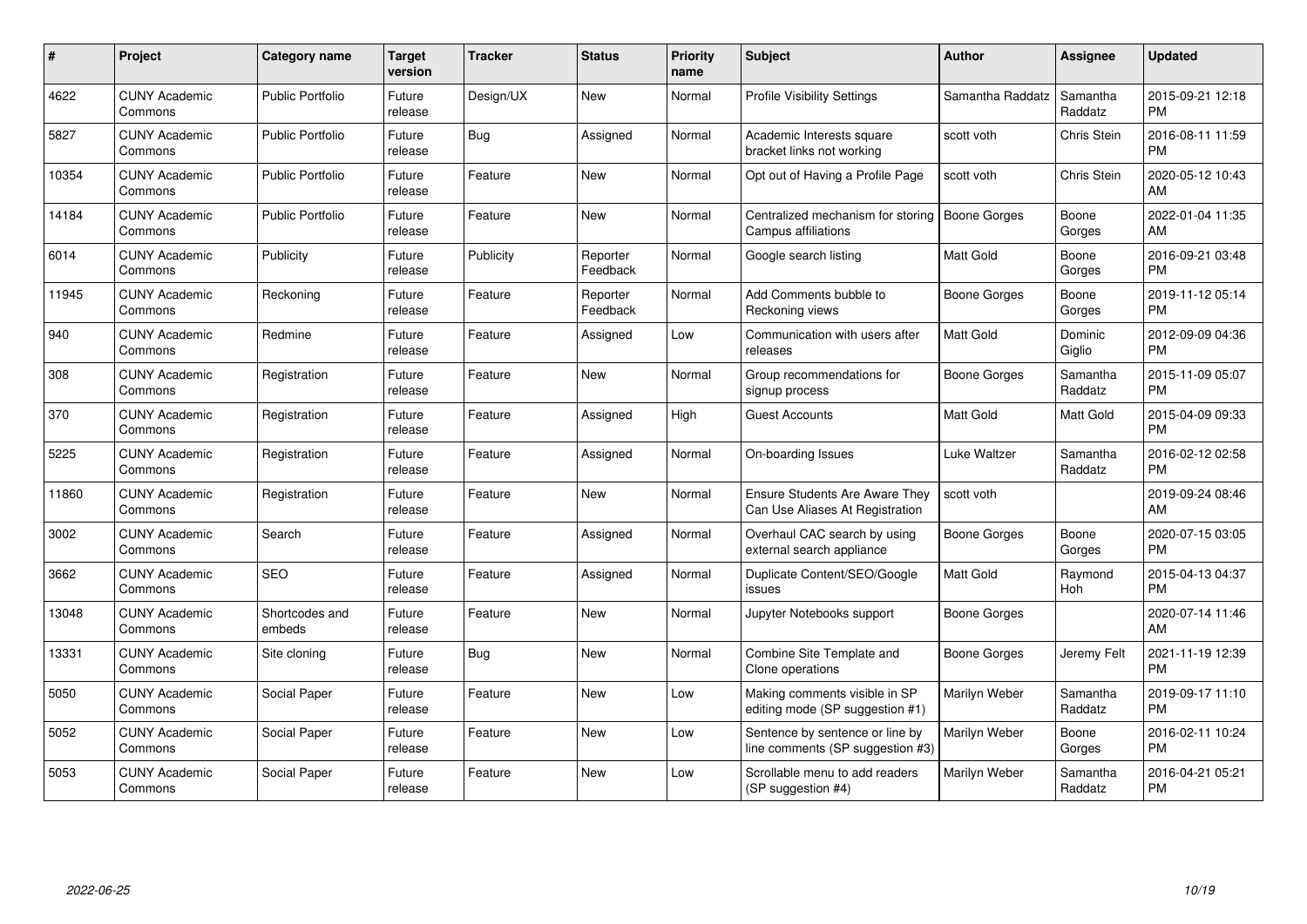| #    | Project                         | <b>Category name</b>    | Target<br>version | <b>Tracker</b> | <b>Status</b> | <b>Priority</b><br>name | <b>Subject</b>                                                                                                                                        | <b>Author</b>           | <b>Assignee</b>     | <b>Updated</b>                |
|------|---------------------------------|-------------------------|-------------------|----------------|---------------|-------------------------|-------------------------------------------------------------------------------------------------------------------------------------------------------|-------------------------|---------------------|-------------------------------|
| 5058 | <b>CUNY Academic</b><br>Commons | Social Paper            | Future<br>release | Feature        | <b>New</b>    | Low                     | Can there be a clearer signal that<br>even when comments have<br>already been made you add<br>comments by clicking on the side?<br>(SP suggestion #5) | Marilyn Weber           | Samantha<br>Raddatz | 2016-02-11 10:24<br><b>PM</b> |
| 5182 | <b>CUNY Academic</b><br>Commons | Social Paper            | Future<br>release | Design/UX      | <b>New</b>    | Normal                  | "Publishing" a private paper on<br>social paper?                                                                                                      | Raffi<br>Khatchadourian | Boone<br>Gorges     | 2016-10-13 04:12<br><b>PM</b> |
| 5183 | <b>CUNY Academic</b><br>Commons | Social Paper            | Future<br>release | Design/UX      | New           | Normal                  | Creating a new paper when<br>viewing an existing paper                                                                                                | Raffi<br>Khatchadourian | Samantha<br>Raddatz | 2016-02-02 12:09<br><b>PM</b> |
| 5199 | <b>CUNY Academic</b><br>Commons | Social Paper            | Future<br>release | Feature        | New           | Normal                  | add tables to the SP editor                                                                                                                           | Marilyn Weber           |                     | 2016-10-24 11:27<br>AM        |
| 5205 | <b>CUNY Academic</b><br>Commons | Social Paper            | Future<br>release | Feature        | New           | Normal                  | Social Paper folders                                                                                                                                  | Marilyn Weber           |                     | 2016-02-11 10:24<br><b>PM</b> |
| 5282 | <b>CUNY Academic</b><br>Commons | Social Paper            | Future<br>release | Bug            | <b>New</b>    | Normal                  | Replying via email directs to<br>paper but not individual comment.                                                                                    | Marilyn Weber           | Raymond<br>Hoh      | 2016-03-02 01:48<br><b>PM</b> |
| 5397 | <b>CUNY Academic</b><br>Commons | Social Paper            | Future<br>release | Feature        | <b>New</b>    | Normal                  | frustrating to have to<br>enable/disable in SP                                                                                                        | Marilyn Weber           | Samantha<br>Raddatz | 2016-04-20 03:39<br><b>PM</b> |
| 5488 | <b>CUNY Academic</b><br>Commons | Social Paper            | Future<br>release | Bug            | <b>New</b>    | Normal                  | Add a "last edited by" field to<br>Social Paper group directories                                                                                     | Boone Gorges            |                     | 2016-04-21 10:05<br><b>PM</b> |
| 5489 | <b>CUNY Academic</b><br>Commons | Social Paper            | Future<br>release | Feature        | <b>New</b>    | Normal                  | Asc/desc sorting for Social Paper<br>directories                                                                                                      | <b>Boone Gorges</b>     |                     | 2016-04-21 10:06<br><b>PM</b> |
| 7663 | <b>CUNY Academic</b><br>Commons | Social Paper            | Future<br>release | Bug            | New           | Normal                  | Social Paper notifications not<br>formatted correctly on secondary<br>sites                                                                           | Boone Gorges            | Boone<br>Gorges     | 2018-04-16 03:52<br><b>PM</b> |
| 7981 | <b>CUNY Academic</b><br>Commons | Social Paper            | Future<br>release | <b>Bug</b>     | <b>New</b>    | Normal                  | Social Paper comments should<br>not go to spam                                                                                                        | Luke Waltzer            | Boone<br>Gorges     | 2018-04-16 03:52<br><b>PM</b> |
| 6426 | <b>CUNY Academic</b><br>Commons | Spam/Spam<br>Prevention | Future<br>release | Feature        | Assigned      | Normal                  | Force captcha on all comments?                                                                                                                        | Matt Gold               | <b>Tahir Butt</b>   | 2016-10-24 02:06<br><b>PM</b> |
| 3090 | <b>CUNY Academic</b><br>Commons | Twitter page            | Future<br>release | Feature        | Assigned      | Normal                  | Prevent Retweets from showing<br>up on Commons twitter page                                                                                           | Matt Gold               | <b>Tahir Butt</b>   | 2016-10-24 11:31<br>AM        |
| 3473 | <b>CUNY Academic</b><br>Commons | <b>User Experience</b>  | Future<br>release | Feature        | Assigned      | Normal                  | Commons profile: Add help info<br>about "Positions" replacing "title"                                                                                 | Keith Miyake            | Samantha<br>Raddatz | 2015-11-09 02:28<br><b>PM</b> |
| 4222 | <b>CUNY Academic</b><br>Commons | <b>User Experience</b>  | Future<br>release | Design/UX      | <b>New</b>    | Normal                  | Add information to 'Delete<br>Account' page                                                                                                           | Samantha Raddatz        | scott voth          | 2015-06-26 11:35<br>AM        |
| 4661 | <b>CUNY Academic</b><br>Commons | <b>User Experience</b>  | Future<br>release | Bug            | Assigned      | Normal                  | Simplify Events text                                                                                                                                  | Matt Gold               | Samantha<br>Raddatz | 2015-10-02 09:06<br><b>PM</b> |
| 5316 | <b>CUNY Academic</b><br>Commons | User Experience         | Future<br>release | Feature        | Assigned      | Normal                  | Prompt user email address<br>updates                                                                                                                  | Matt Gold               | Stephen Real        | 2016-12-21 03:30<br><b>PM</b> |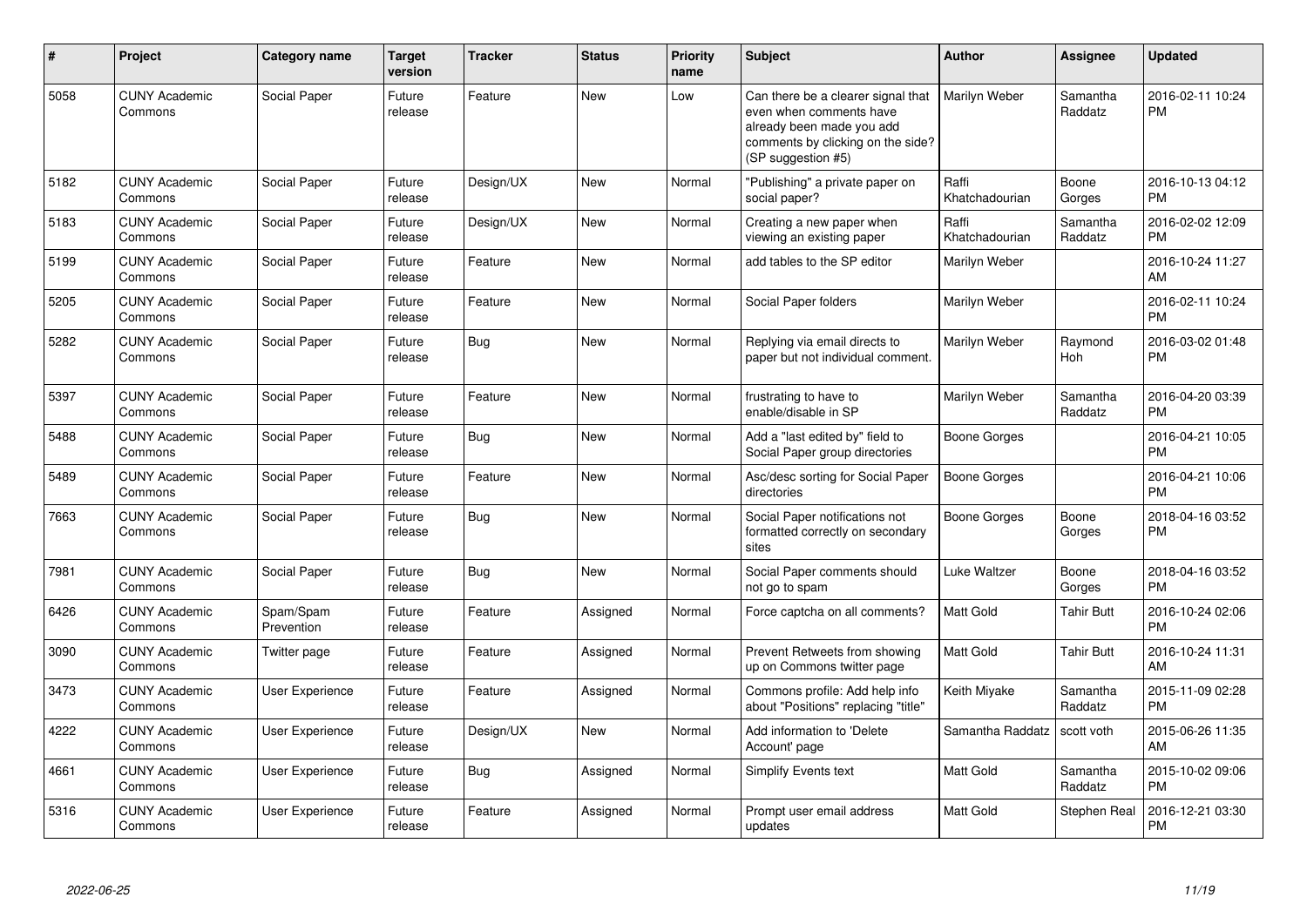| #     | Project                         | <b>Category name</b>     | Target<br>version | <b>Tracker</b> | <b>Status</b>        | <b>Priority</b><br>name | <b>Subject</b>                                                                                               | <b>Author</b>           | <b>Assignee</b>     | <b>Updated</b>                |
|-------|---------------------------------|--------------------------|-------------------|----------------|----------------------|-------------------------|--------------------------------------------------------------------------------------------------------------|-------------------------|---------------------|-------------------------------|
| 8675  | <b>CUNY Academic</b><br>Commons | User Onboarding          | Future<br>release | Bug            | Reporter<br>Feedback | Low                     | Add new User search screen calls<br>for the input of email address but<br>doesn't work with one              | Paul Hebert             | Boone<br>Gorges     | 2017-10-11 11:17<br>AM        |
| 287   | <b>CUNY Academic</b><br>Commons | WordPress (misc)         | Future<br>release | Feature        | Assigned             | Normal                  | Create troubleshooting tool for<br>account sign-up                                                           | Matt Gold               | Boone<br>Gorges     | 2015-11-09 06:17<br><b>PM</b> |
| 365   | <b>CUNY Academic</b><br>Commons | WordPress (misc)         | Future<br>release | Feature        | Assigned             | Normal                  | <b>Create Mouseover Tooltips</b><br>throughout Site                                                          | <b>Matt Gold</b>        | Chris Stein         | 2015-11-09 06:18<br><b>PM</b> |
| 1105  | <b>CUNY Academic</b><br>Commons | WordPress (misc)         | Future<br>release | Feature        | Assigned             | Normal                  | Rephrase Blog Privacy Options                                                                                | Matt Gold               | Samantha<br>Raddatz | 2015-11-09 06:19<br><b>PM</b> |
| 1508  | <b>CUNY Academic</b><br>Commons | WordPress (misc)         | Future<br>release | Feature        | Assigned             | Normal                  | Share login cookies across<br>mapped domains                                                                 | Boone Gorges            | Boone<br>Gorges     | 2012-07-02 12:12<br><b>PM</b> |
| 2167  | <b>CUNY Academic</b><br>Commons | WordPress (misc)         | Future<br>release | Bug            | Assigned             | Normal                  | <b>CAC-Livestream Plugin Issues</b>                                                                          | Michael Smith           | Dominic<br>Giglio   | 2015-01-02 03:06<br><b>PM</b> |
| 3759  | <b>CUNY Academic</b><br>Commons | WordPress (misc)         | Future<br>release | Feature        | Assigned             | Normal                  | Review Interface for Adding Users   Matt Gold<br>to Blogs                                                    |                         | Boone<br>Gorges     | 2015-03-24 05:52<br><b>PM</b> |
| 4388  | <b>CUNY Academic</b><br>Commons | WordPress (misc)         | Future<br>release | Bug            | Assigned             | Normal                  | Repeated request for<br>authentication.                                                                      | Alice.Lynn<br>McMichael | Raymond<br>Hoh      | 2015-08-11 07:35<br><b>PM</b> |
| 6332  | <b>CUNY Academic</b><br>Commons | WordPress (misc)         | Future<br>release | Feature        | <b>New</b>           | Normal                  | Allow uploaded files to be marked<br>as private in an ad hoc way                                             | <b>Boone Gorges</b>     |                     | 2016-10-17 11:41<br><b>PM</b> |
| 6755  | <b>CUNY Academic</b><br>Commons | WordPress (misc)         | Future<br>release | <b>Bug</b>     | New                  | Normal                  | Cannot Deactivate Plugin                                                                                     | Laura Kane              |                     | 2016-11-16 01:12<br><b>PM</b> |
| 10380 | <b>CUNY Academic</b><br>Commons | WordPress (misc)         | Future<br>release | Feature        | In Progress          | Normal                  | Remove blacklisted plugins                                                                                   | Boone Gorges            |                     | 2022-04-26 12:00<br><b>PM</b> |
| 11024 | <b>CUNY Academic</b><br>Commons | WordPress (misc)         | Future<br>release | <b>Bug</b>     | <b>New</b>           | Normal                  | Subsites should not show "you<br>should update your .htaccess<br>now" notice after permalink<br>setting save | Boone Gorges            |                     | 2019-01-28 01:35<br><b>PM</b> |
| 11843 | <b>CUNY Academic</b><br>Commons | WordPress (misc)         | Future<br>release | Design/UX      | <b>New</b>           | Normal                  | Tweaking the Gutenberg Editor<br>Interface                                                                   | Laurie Hurson           |                     | 2022-04-26 12:00<br><b>PM</b> |
| 13835 | <b>CUNY Academic</b><br>Commons | WordPress (misc)         | Future<br>release | Feature        | New                  | Normal                  | Allow OneSearch widget to have<br>'CUNY' as campus                                                           | Boone Gorges            | Boone<br>Gorges     | 2021-11-19 12:39<br><b>PM</b> |
| 14113 | <b>CUNY Academic</b><br>Commons | WordPress (misc)         | Future<br>release | Bug            | Hold                 | Normal                  | Block Editor Not Working on this<br>page - Json error                                                        | scott voth              | Boone<br>Gorges     | 2021-03-05 11:01<br>AM        |
| 364   | <b>CUNY Academic</b><br>Commons | <b>WordPress Plugins</b> | Future<br>release | Feature        | <b>New</b>           | Normal                  | <b>Bulletin Board</b>                                                                                        | Matt Gold               |                     | 2015-01-05 08:50<br><b>PM</b> |
| 497   | <b>CUNY Academic</b><br>Commons | <b>WordPress Plugins</b> | Future<br>release | Feature        | Assigned             | Normal                  | Drag and Drop Ordering on<br><b>Gallery Post Plugin</b>                                                      | Matt Gold               | Ron Rennick         | 2015-11-09 06:18<br><b>PM</b> |
| 658   | <b>CUNY Academic</b><br>Commons | <b>WordPress Plugins</b> | Future<br>release | Feature        | Assigned             | Normal                  | Rebulid Sitewide Tag Suggestion                                                                              | <b>Matt Gold</b>        | Boone<br>Gorges     | 2015-01-05 08:47<br><b>PM</b> |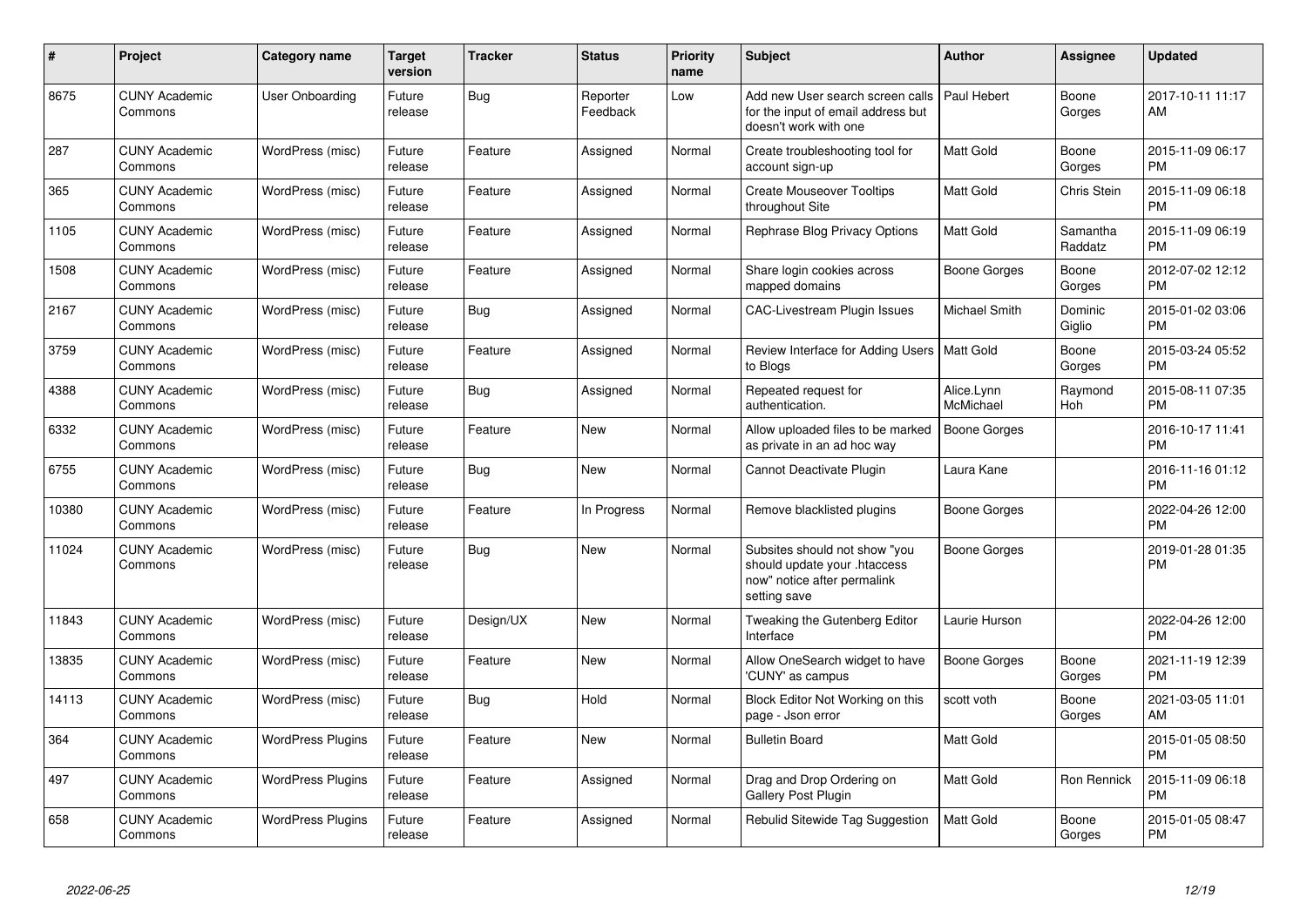| $\#$  | Project                         | <b>Category name</b>     | <b>Target</b><br>version | <b>Tracker</b> | <b>Status</b>        | <b>Priority</b><br>name | <b>Subject</b>                                                     | Author                  | <b>Assignee</b>       | <b>Updated</b>                |
|-------|---------------------------------|--------------------------|--------------------------|----------------|----------------------|-------------------------|--------------------------------------------------------------------|-------------------------|-----------------------|-------------------------------|
| 1562  | <b>CUNY Academic</b><br>Commons | <b>WordPress Plugins</b> | Future<br>release        | Feature        | Assigned             | Low                     | Play with NYT Collaborative<br><b>Authoring Tool</b>               | <b>Matt Gold</b>        | Boone<br>Gorges       | 2015-01-05 08:47<br><b>PM</b> |
| 2223  | <b>CUNY Academic</b><br>Commons | <b>WordPress Plugins</b> | Future<br>release        | Feature        | Assigned             | Low                     | Add Participad to the CUNY<br><b>Academic Commons</b>              | <b>Matt Gold</b>        | Boone<br>Gorges       | 2014-09-17 10:03<br><b>PM</b> |
| 3691  | <b>CUNY Academic</b><br>Commons | <b>WordPress Plugins</b> | Future<br>release        | <b>Bug</b>     | <b>New</b>           | Normal                  | <b>WPMU Domain Mapping</b><br>Debugging on cdev                    | Raymond Hoh             | Matt Gold             | 2014-12-12 09:04<br>AM        |
| 3939  | <b>CUNY Academic</b><br>Commons | <b>WordPress Plugins</b> | Future<br>release        | Bug            | Hold                 | Normal                  | Activity stream support for<br>Co-Authors Plus plugin              | Raymond Hoh             | Raymond<br>Hoh        | 2015-11-09 06:13<br><b>PM</b> |
| 5826  | <b>CUNY Academic</b><br>Commons | <b>WordPress Plugins</b> | Future<br>release        | Support        | Reporter<br>Feedback | Normal                  | <b>Remove Subscription Options</b><br>plugin from directory        | Sarah Morgano           | Sarah<br>Morgano      | 2016-10-21 04:14<br><b>PM</b> |
| 6356  | <b>CUNY Academic</b><br>Commons | <b>WordPress Plugins</b> | Future<br>release        | Bug            | Reporter<br>Feedback | Low                     | Should Subscribe2 be<br>deprecated?                                | Luke Waltzer            |                       | 2017-03-20 12:20<br><b>PM</b> |
| 8078  | <b>CUNY Academic</b><br>Commons | <b>WordPress Plugins</b> | Future<br>release        | System Upgrade | Assigned             | Normal                  | CommentPress Updates                                               | Margaret Galvan         | Christian<br>Wach     | 2017-05-08 03:49<br><b>PM</b> |
| 8498  | <b>CUNY Academic</b><br>Commons | <b>WordPress Plugins</b> | Future<br>release        | Feature        | <b>New</b>           | Low                     | <b>Gravity Forms Email Users</b>                                   | Raffi<br>Khatchadourian | <b>Matt Gold</b>      | 2017-10-13 12:58<br><b>PM</b> |
| 9211  | <b>CUNY Academic</b><br>Commons | <b>WordPress Plugins</b> | Future<br>release        | Support        | Reporter<br>Feedback | Normal                  | Auto-Role Setting in Forum Plugin<br><b>Causing Some Confusion</b> | Luke Waltzer            | Boone<br>Gorges       | 2018-03-13 11:44<br>AM        |
| 9289  | <b>CUNY Academic</b><br>Commons | <b>WordPress Plugins</b> | Future<br>release        | Bug            | Reporter<br>Feedback | Normal                  | Email Users Plugin                                                 | Laurie Hurson           | Boone<br>Gorges       | 2018-10-24 12:34<br><b>PM</b> |
| 9926  | <b>CUNY Academic</b><br>Commons | <b>WordPress Plugins</b> | Future<br>release        | <b>Bug</b>     | New                  | Normal                  | twitter-mentions-as-comments<br>cron jobs can run long             | Boone Gorges            | Boone<br>Gorges       | 2018-10-24 12:34<br><b>PM</b> |
| 9947  | <b>CUNY Academic</b><br>Commons | <b>WordPress Plugins</b> | Future<br>release        | Feature        | Reporter<br>Feedback | Normal                  | Install H5P quiz plugin                                            | <b>Matt Gold</b>        | Boone<br>Gorges       | 2018-09-11 11:01<br>AM        |
| 11788 | <b>CUNY Academic</b><br>Commons | <b>WordPress Plugins</b> | Future<br>release        | Support        | Reporter<br>Feedback | Normal                  | Plugin Request - Browse Aloud                                      | scott voth              |                       | 2019-09-24 08:42<br>AM        |
| 12573 | <b>CUNY Academic</b><br>Commons | <b>WordPress Plugins</b> | Future<br>release        | Bug            | <b>New</b>           | Normal                  | <b>CommentPress Core Issues</b>                                    | scott voth              |                       | 2020-03-24 04:32<br><b>PM</b> |
| 14987 | <b>CUNY Academic</b><br>Commons | <b>WordPress Plugins</b> | Future<br>release        | <b>Bug</b>     | <b>New</b>           | Normal                  | Elementor update causes<br>database freeze-up                      | Boone Gorges            | Boone<br>Gorges       | 2021-11-29 12:02<br><b>PM</b> |
| 412   | <b>CUNY Academic</b><br>Commons | <b>WordPress Themes</b>  | Future<br>release        | Feature        | Assigned             | Normal                  | <b>Featured Themes</b>                                             | <b>Matt Gold</b>        | Dominic<br>Giglio     | 2015-01-05 08:44<br><b>PM</b> |
| 3492  | <b>CUNY Academic</b><br>Commons | <b>WordPress Themes</b>  | Future<br>release        | Support        | Assigned             | Normal                  | Add CBOX theme to the<br>Commons                                   | scott voth              | Raymond<br><b>Hoh</b> | 2014-10-08 05:55<br><b>PM</b> |
| 8211  | <b>CUNY Academic</b><br>Commons | <b>WordPress Themes</b>  | Future<br>release        | Feature        | <b>New</b>           | Normal                  | Theme Suggestions: Material<br>Design-Inspired Themes              | Margaret Galvan         | Margaret<br>Galvan    | 2017-08-07 02:48<br><b>PM</b> |
| 2612  | CUNY Academic<br>Commons        |                          | Not tracked              | Publicity      | Assigned             | Normal                  | Pinterest site for the Commons                                     | local admin             | Sarah<br>Morgano      | 2016-03-04 11:19<br>AM        |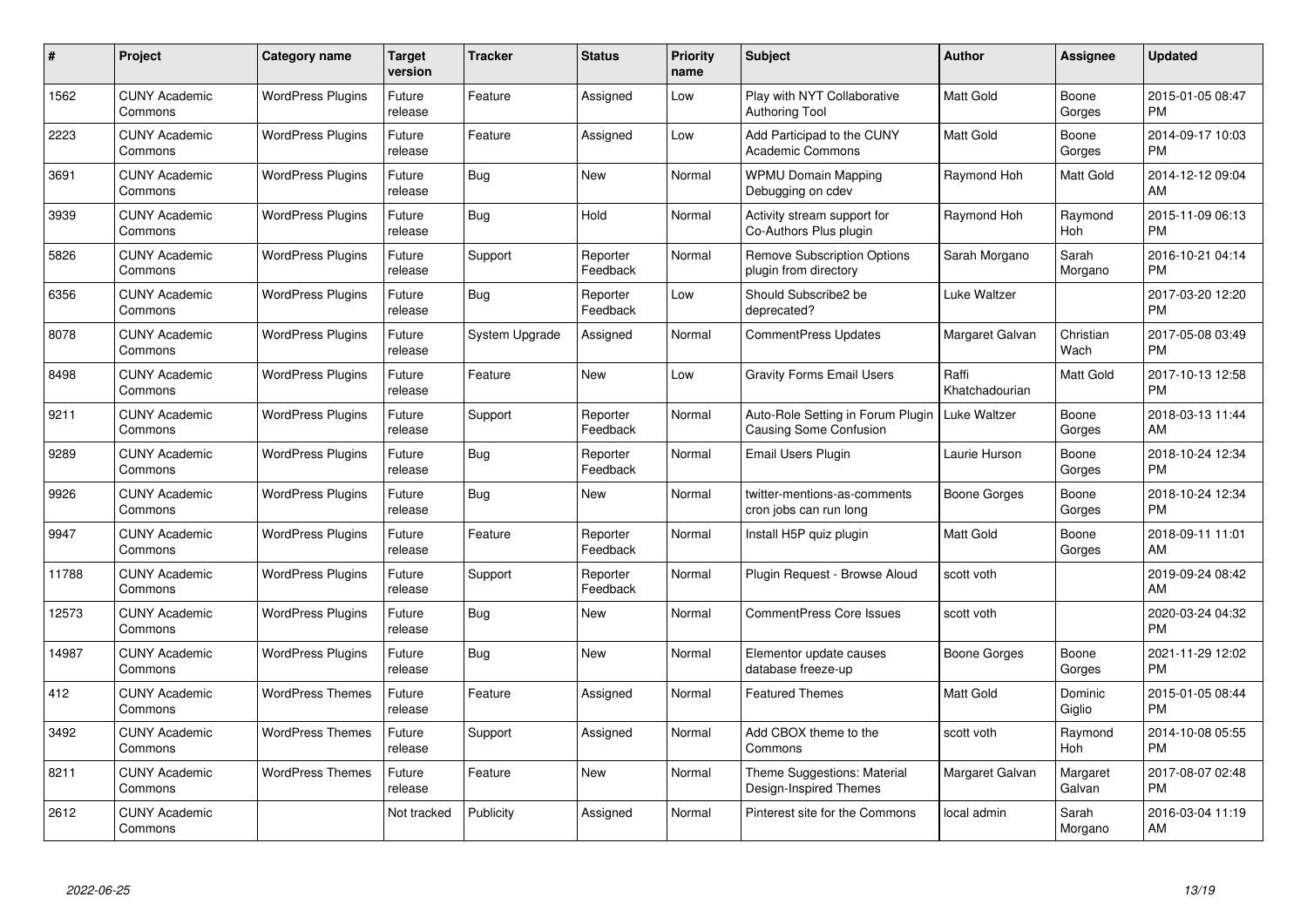| #     | Project                         | <b>Category name</b> | <b>Target</b><br>version | <b>Tracker</b> | <b>Status</b>        | <b>Priority</b><br>name | <b>Subject</b>                                                                                                                               | Author              | Assignee              | <b>Updated</b>                |
|-------|---------------------------------|----------------------|--------------------------|----------------|----------------------|-------------------------|----------------------------------------------------------------------------------------------------------------------------------------------|---------------------|-----------------------|-------------------------------|
| 4235  | <b>CUNY Academic</b><br>Commons |                      | Not tracked              | Design/UX      | Assigned             | Normal                  | Explore user experience around<br>comments on forum topics vs<br>docs                                                                        | <b>Matt Gold</b>    | Samantha<br>Raddatz   | 2015-07-21 10:23<br>AM        |
| 5298  | <b>CUNY Academic</b><br>Commons |                      | Not tracked              | Publicity      | New                  | Normal                  | Survey Pop-Up Text                                                                                                                           | Samantha Raddatz    | Samantha<br>Raddatz   | 2016-03-22 12:27<br><b>PM</b> |
| 6644  | <b>CUNY Academic</b><br>Commons |                      | Not tracked              | Bug            | Reporter<br>Feedback | High                    | White Screen at Login Pge                                                                                                                    | <b>Luke Waltzer</b> | Raymond<br><b>Hoh</b> | 2016-11-21 10:34<br><b>PM</b> |
| 6665  | <b>CUNY Academic</b><br>Commons |                      | Not tracked              | Publicity      | <b>New</b>           | Normal                  | Dead Link in 1.10 announcement<br>post                                                                                                       | Paige Dupont        | Stephen Real          | 2016-12-01 03:11<br><b>PM</b> |
| 7828  | <b>CUNY Academic</b><br>Commons |                      | Not tracked              | Feature        | Assigned             | Normal                  | Theme Assessment 2017                                                                                                                        | Margaret Galvan     | Margaret<br>Galvan    | 2017-05-02 10:41<br><b>PM</b> |
| 8607  | <b>CUNY Academic</b><br>Commons |                      | Not tracked              | Support        | New                  | Normal                  | Paypal?                                                                                                                                      | Marilyn Weber       | Matt Gold             | 2018-05-15 01:37<br><b>PM</b> |
| 8837  | <b>CUNY Academic</b><br>Commons |                      | Not tracked              | Feature        | Assigned             | Normal                  | Create a form to request info from<br>people requesting premium<br>themes and plugins                                                        | Matt Gold           | Marilyn<br>Weber      | 2017-11-14 03:35<br><b>PM</b> |
| 9908  | <b>CUNY Academic</b><br>Commons |                      | Not tracked              | Feature        | <b>New</b>           | Normal                  | Is it possible to send email<br>updates to users (or an email<br>address not on the list) for only a<br>single page AFTER being<br>prompted? | Michael Shields     | scott voth            | 2018-06-11 01:34<br><b>PM</b> |
| 10262 | <b>CUNY Academic</b><br>Commons |                      | Not tracked              | Bug            | Reporter<br>Feedback | Normal                  | Newsletter Plugin: Broken Image<br>at Bottom of All Newsletters                                                                              | Mark Webb           | Raymond<br><b>Hoh</b> | 2018-08-30 05:17<br><b>PM</b> |
| 10657 | <b>CUNY Academic</b><br>Commons |                      | Not tracked              | Support        | Reporter<br>Feedback | Normal                  | child theme problems                                                                                                                         | Marilyn Weber       |                       | 2018-11-08 01:19<br><b>PM</b> |
| 10678 | <b>CUNY Academic</b><br>Commons |                      | Not tracked              | <b>Bug</b>     | Reporter<br>Feedback | High                    | Newsletter Plugin Not Sending<br><b>Out Newsletters</b>                                                                                      | Mark Webb           | Boone<br>Gorges       | 2019-09-16 09:38<br><b>PM</b> |
| 11149 | <b>CUNY Academic</b><br>Commons |                      | Not tracked              | Support        | Reporter<br>Feedback | Normal                  | comments getting blocked                                                                                                                     | Marilyn Weber       | Raymond<br>Hoh        | 2019-03-26 11:40<br>AM        |
| 11393 | <b>CUNY Academic</b><br>Commons |                      | Not tracked              | Publicity      | New                  | Normal                  | After 1.15 release, ceate a hero<br>slide and post about adding a site<br>to a group                                                         | scott voth          | Patrick<br>Sweeney    | 2019-05-14 10:32<br>AM        |
| 11509 | <b>CUNY Academic</b><br>Commons |                      | Not tracked              | Support        | Reporter<br>Feedback | Normal                  | deleted Page causing a Menu<br>problem?                                                                                                      | Marilyn Weber       |                       | 2019-06-04 09:54<br>AM        |
| 11517 | <b>CUNY Academic</b><br>Commons |                      | Not tracked              | Feature        | Assigned             | Normal                  | wp-accessibility plugin should not<br>strip 'target=" blank" by default                                                                      | <b>Boone Gorges</b> | Laurie Hurson         | 2019-09-24 09:57<br>AM        |
| 11519 | <b>CUNY Academic</b><br>Commons |                      | Not tracked              | Support        | Assigned             | Normal                  | comment option not appearing                                                                                                                 | Marilyn Weber       |                       | 2019-09-24 10:28<br>AM        |
| 11771 | <b>CUNY Academic</b><br>Commons |                      | Not tracked              | Support        | Reporter<br>Feedback | Normal                  | post displays in sections                                                                                                                    | Marilyn Weber       |                       | 2019-08-20 10:34<br>AM        |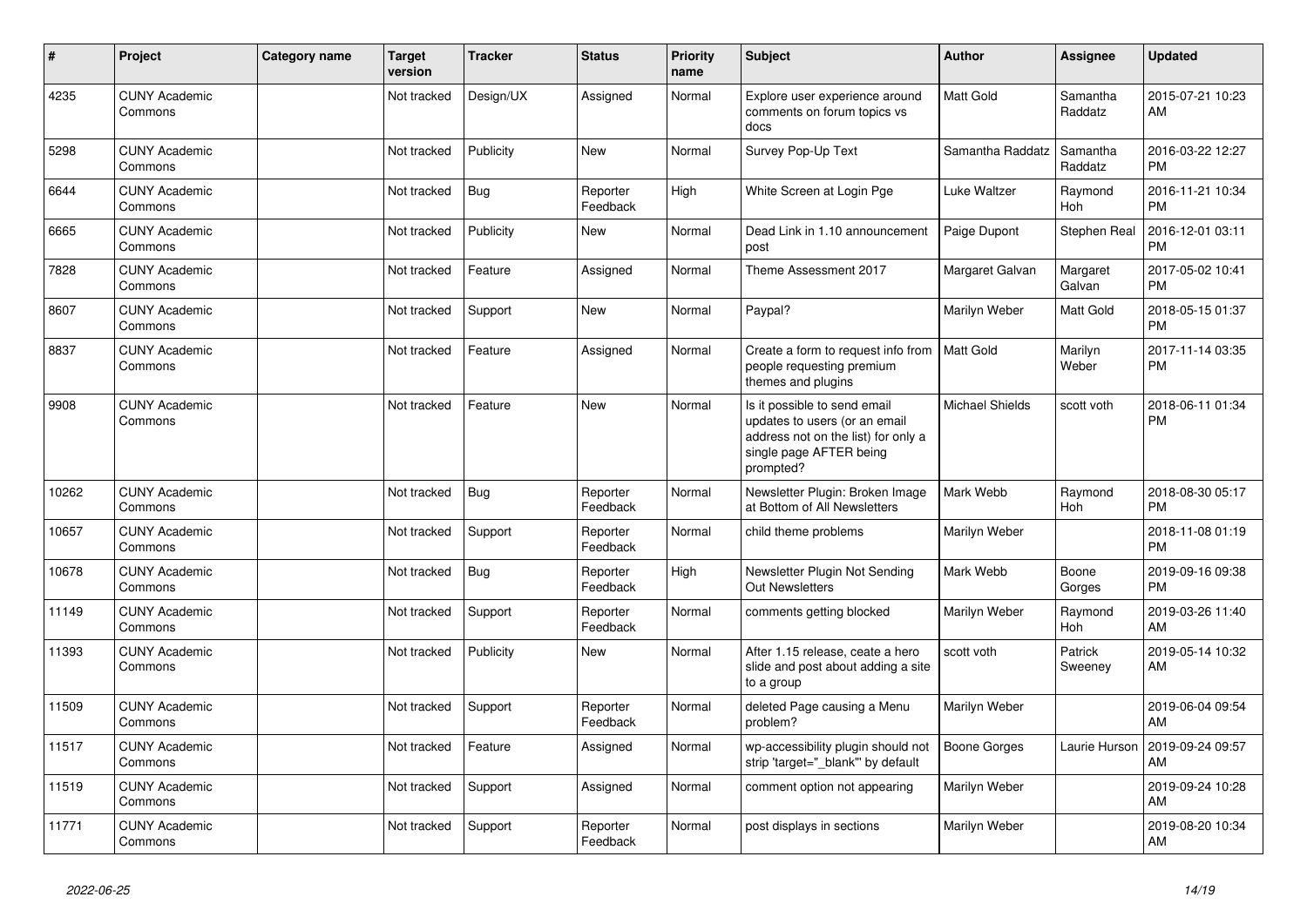| #     | Project                         | <b>Category name</b> | <b>Target</b><br>version | <b>Tracker</b> | <b>Status</b>        | <b>Priority</b><br>name | <b>Subject</b>                                                               | Author              | <b>Assignee</b> | <b>Updated</b>                |
|-------|---------------------------------|----------------------|--------------------------|----------------|----------------------|-------------------------|------------------------------------------------------------------------------|---------------------|-----------------|-------------------------------|
| 11787 | <b>CUNY Academic</b><br>Commons |                      | Not tracked              | Support        | Reporter<br>Feedback | Normal                  | automated comments notifications<br>on ZenDesk                               | Marilyn Weber       |                 | 2019-08-26 06:18<br><b>PM</b> |
| 11848 | <b>CUNY Academic</b><br>Commons |                      | Not tracked              | Support        | Hold                 | Normal                  | a Dean of Faculty wants to share<br>a large file                             | Marilyn Weber       |                 | 2019-09-24 08:44<br>AM        |
| 11879 | <b>CUNY Academic</b><br>Commons |                      | Not tracked              | <b>Bug</b>     | <b>New</b>           | Normal                  | Hypothesis comments appearing<br>on multiple, different pdfs across<br>blogs | Laurie Hurson       | Laurie Hurson   | 2019-09-19 02:39<br><b>PM</b> |
| 12004 | <b>CUNY Academic</b><br>Commons |                      | Not tracked              | Support        | Reporter<br>Feedback | Normal                  | Notifications for spam blog<br>comments                                      | Gina Cherry         | Raymond<br>Hoh  | 2019-11-01 12:05<br><b>PM</b> |
| 12198 | <b>CUNY Academic</b><br>Commons |                      | Not tracked              | Bug            | Reporter<br>Feedback | Normal                  | Duplicate listing in My Sites                                                | Tom Harbison        |                 | 2019-12-09 05:50<br><b>PM</b> |
| 12328 | <b>CUNY Academic</b><br>Commons |                      | Not tracked              | Support        | <b>New</b>           | Normal                  | Sign up Code for Non-CUNY<br>Faculty                                         | Laurie Hurson       |                 | 2020-01-28 10:25<br>AM        |
| 12352 | <b>CUNY Academic</b><br>Commons |                      | Not tracked              | Support        | <b>New</b>           | Normal                  | 'posts list" page builder block<br>option                                    | Marilyn Weber       |                 | 2020-02-03 01:29<br><b>PM</b> |
| 12436 | <b>CUNY Academic</b><br>Commons |                      | Not tracked              | <b>Bug</b>     | Assigned             | Normal                  | Nightly system downtime                                                      | <b>Boone Gorges</b> |                 | 2020-08-01 09:30<br>AM        |
| 12484 | <b>CUNY Academic</b><br>Commons |                      | Not tracked              | Support        | Reporter<br>Feedback | Normal                  | Sign up Code for COIL Course<br>starting in March                            | Laurie Hurson       | Matt Gold       | 2020-03-02 02:26<br><b>PM</b> |
| 12911 | <b>CUNY Academic</b><br>Commons |                      | Not tracked              | Feature        | <b>New</b>           | Normal                  | Block access to xmlrpc.php based<br>on User-Agent                            | <b>Boone Gorges</b> | Boone<br>Gorges | 2020-06-09 05:12<br><b>PM</b> |
| 13034 | <b>CUNY Academic</b><br>Commons |                      | Not tracked              | Support        | Reporter<br>Feedback | Normal                  | a site is asking people to join the<br>Commons to get a download             | Marilyn Weber       |                 | 2020-07-12 07:23<br>AM        |
| 13255 | <b>CUNY Academic</b><br>Commons |                      | Not tracked              | Support        | Reporter<br>Feedback | Normal                  | Accessibility problems                                                       | Marilyn Weber       |                 | 2020-09-01 05:48<br><b>PM</b> |
| 13286 | <b>CUNY Academic</b><br>Commons |                      | Not tracked              | Support        | <b>New</b>           | Normal                  | problem connecting with<br>WordPress app                                     | Marilyn Weber       | Raymond<br>Hoh  | 2020-09-08 11:16<br>AM        |
| 13912 | <b>CUNY Academic</b><br>Commons |                      | Not tracked              | Feature        | Hold                 | Low                     | posting "missed schedule"                                                    | Marilyn Weber       |                 | 2021-02-23 10:46<br>AM        |
| 13949 | <b>CUNY Academic</b><br>Commons |                      | Not tracked              | <b>Bug</b>     | New                  | Normal                  | Continued debugging of runaway<br>MySQL connections                          | <b>Matt Gold</b>    | Boone<br>Gorges | 2021-09-14 10:42<br>AM        |
| 14394 | <b>CUNY Academic</b><br>Commons |                      | Not tracked              | Feature        | <b>New</b>           | Normal                  | Commons News Site - redesign                                                 | scott voth          | scott voth      | 2021-09-14 10:46<br>AM        |
| 14398 | <b>CUNY Academic</b><br>Commons |                      | Not tracked              | Support        | Reporter<br>Feedback | Normal                  | Events plug-in notification<br>problem                                       | Marilyn Weber       |                 | 2021-05-11 11:21<br>AM        |
| 14475 | <b>CUNY Academic</b><br>Commons |                      | Not tracked              | Publicity      | New                  | Normal                  | <b>OER Showcase Page</b>                                                     | Laurie Hurson       | Laurie Hurson   | 2021-09-14 10:46<br>AM        |
| 14504 | <b>CUNY Academic</b><br>Commons |                      | Not tracked              | Publicity      | Reporter<br>Feedback | Normal                  | Adding showcases to home page<br>menu                                        | Laurie Hurson       | Boone<br>Gorges | 2022-01-19 03:26<br><b>PM</b> |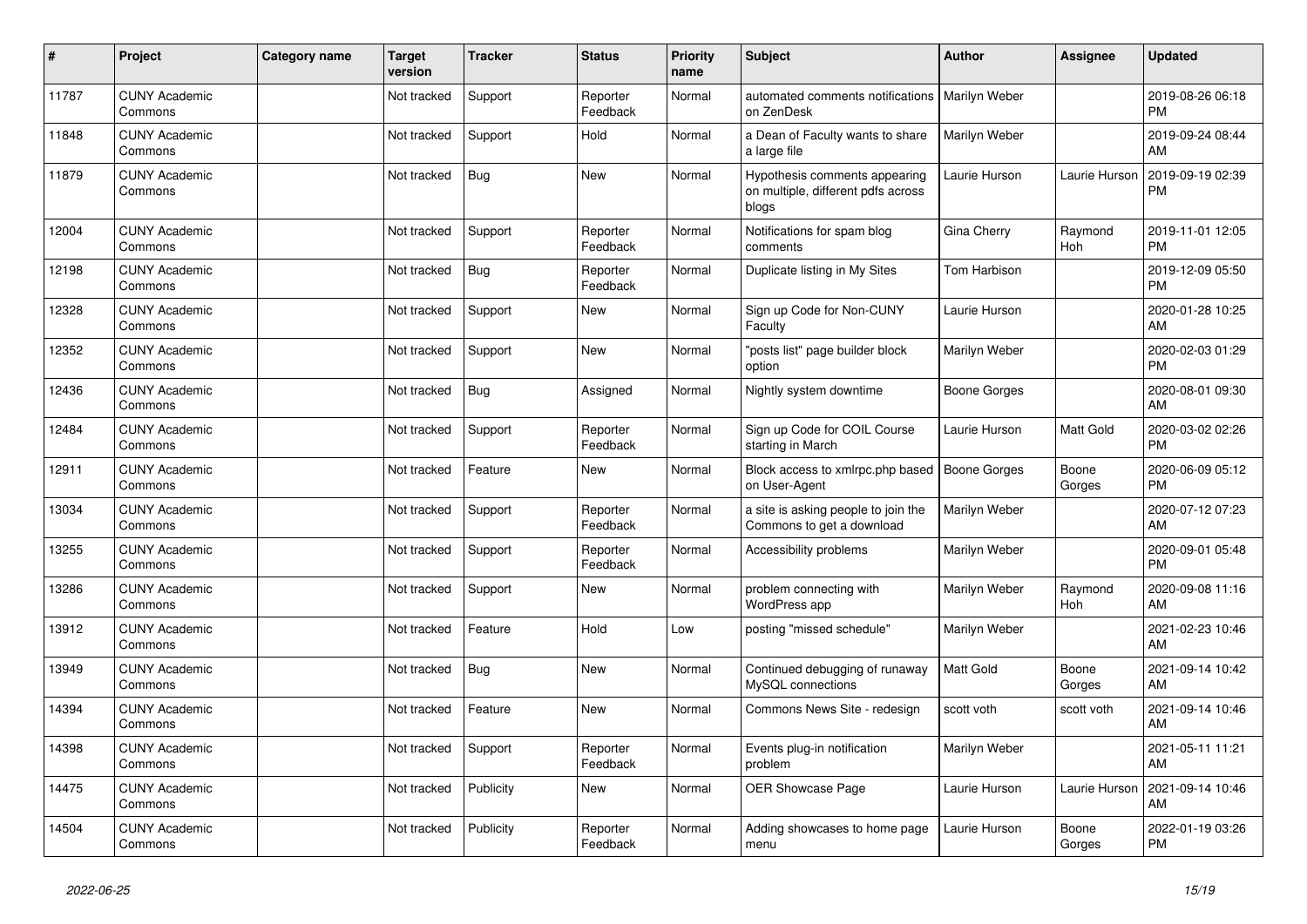| #     | Project                         | <b>Category name</b>      | <b>Target</b><br>version | <b>Tracker</b> | <b>Status</b>        | <b>Priority</b><br>name | <b>Subject</b>                                              | Author               | <b>Assignee</b>     | <b>Updated</b>                |
|-------|---------------------------------|---------------------------|--------------------------|----------------|----------------------|-------------------------|-------------------------------------------------------------|----------------------|---------------------|-------------------------------|
| 14538 | <b>CUNY Academic</b><br>Commons |                           | Not tracked              | Support        | Reporter<br>Feedback | Normal                  | <b>Weebly To Commons</b>                                    | Laurie Hurson        |                     | 2021-09-14 10:47<br>AM        |
| 14629 | <b>CUNY Academic</b><br>Commons |                           | Not tracked              | Bug            | Reporter<br>Feedback | Normal                  | Possible Post Order Bug?                                    | <b>Syelle Graves</b> |                     | 2021-09-14 10:47<br>AM        |
| 14842 | <b>CUNY Academic</b><br>Commons |                           | Not tracked              | Support        | Reporter<br>Feedback | Normal                  | Question about widgets and block<br>editor                  | Gina Cherry          |                     | 2021-10-06 03:01<br><b>PM</b> |
| 14900 | <b>CUNY Academic</b><br>Commons |                           | Not tracked              | Support        | Reporter<br>Feedback | Normal                  | previous theme?                                             | Marilyn Weber        |                     | 2021-10-25 10:31<br>AM        |
| 15176 | <b>CUNY Academic</b><br>Commons |                           | Not tracked              | Support        | Reporter<br>Feedback | Normal                  | Archiving Q Writing & Old<br>Wordpress Sites on the Commons | Laurie Hurson        |                     | 2022-02-08 10:28<br>AM        |
| 15816 | <b>CUNY Academic</b><br>Commons |                           | Not tracked              | Support        | <b>New</b>           | Normal                  | slow loading at SPS                                         | Marilyn Weber        |                     | 2022-04-05 01:26<br>PM        |
| 15923 | <b>CUNY Academic</b><br>Commons |                           | Not tracked              | Feature        | Reporter<br>Feedback | Normal                  | <b>Bellows Plugin Adjustments</b>                           | Laurie Hurson        |                     | 2022-04-20 10:10<br>AM        |
| 2666  | <b>CUNY Academic</b><br>Commons | About page                | Not tracked              | Documentation  | Assigned             | Normal                  | <b>Update About Text</b>                                    | Chris Stein          | Luke Waltzer        | 2016-03-04 11:19<br>AM        |
| 10839 | <b>CUNY Academic</b><br>Commons | About page                | Not tracked              | Support        | New                  | Normal                  | <b>Mission Statement Needs</b><br>Revision                  | scott voth           | Matt Gold           | 2018-12-26 10:58<br>AM        |
| 4070  | <b>CUNY Academic</b><br>Commons | Analytics                 | Not tracked              | Support        | Assigned             | Normal                  | Request for JITP site analytics                             | <b>Matt Gold</b>     | Seth Persons        | 2016-02-23 03:09<br><b>PM</b> |
| 4972  | <b>CUNY Academic</b><br>Commons | Analytics                 | Not tracked              | Bug            | New                  | Normal                  | <b>Newsletter Analytics</b>                                 | Stephen Real         | Matt Gold           | 2015-12-09 12:54<br><b>PM</b> |
| 5679  | <b>CUNY Academic</b><br>Commons | Analytics                 | Not tracked              | Feature        | <b>New</b>           | Normal                  | Logged In Users for GA                                      | Valerie Townsend     | Valerie<br>Townsend | 2016-06-11 09:49<br>AM        |
| 15210 | <b>CUNY Academic</b><br>Commons | Analytics                 | Not tracked              | Design/UX      | <b>New</b>           | Normal                  | Google Analytics improvements                               | Colin McDonald       | Boone<br>Gorges     | 2022-05-24 10:47<br>AM        |
| 12350 | <b>CUNY Academic</b><br>Commons | <b>Blogs (BuddyPress)</b> | Not tracked              | Support        | Reporter<br>Feedback | Normal                  | URL creation problem                                        | Marilyn Weber        |                     | 2020-02-03 11:27<br>AM        |
| 14994 | <b>CUNY Academic</b><br>Commons | cdev.gc.cuny.edu          | Not tracked              | Support        | In Progress          | Normal                  | Clear Cache on CDEV                                         | scott voth           | Raymond<br>Hoh      | 2021-12-07 03:51<br><b>PM</b> |
| 4027  | <b>CUNY Academic</b><br>Commons | Commons In A Box          | Not tracked              | Design/UX      | Assigned             | Normal                  | Usability review of CBOX update<br>procedures               | Matt Gold            | Samantha<br>Raddatz | 2015-05-11 06:36<br><b>PM</b> |
| 9060  | <b>CUNY Academic</b><br>Commons | Commons In A Box          | Not tracked              | Bug            | Hold                 | Normal                  | Problems with CBox image library<br>upload                  | Lisa Rhody           | Raymond<br>Hoh      | 2018-01-10 03:26<br><b>PM</b> |
| 11556 | <b>CUNY Academic</b><br>Commons | Courses                   | Not tracked              | Bug            | Reporter<br>Feedback | Normal                  | Instructor name given in course<br>listing                  | Tom Harbison         |                     | 2019-06-25 04:12<br><b>PM</b> |
| 12438 | <b>CUNY Academic</b><br>Commons | Courses                   | Not tracked              | <b>Bug</b>     | <b>New</b>           | Normal                  | Site appearing twice                                        | Laurie Hurson        | Boone<br>Gorges     | 2020-02-18 01:34<br><b>PM</b> |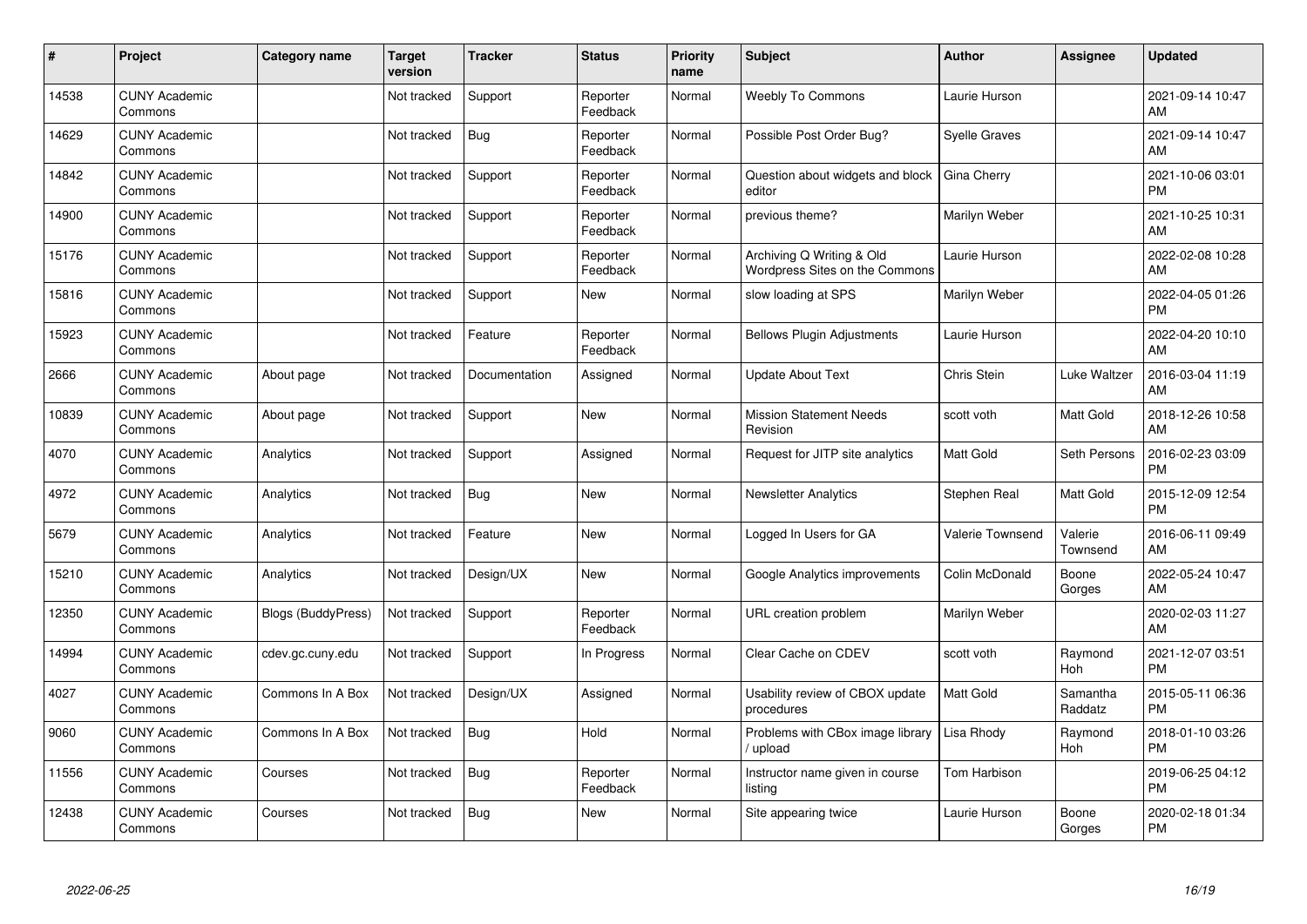| #     | Project                         | <b>Category name</b>           | <b>Target</b><br>version | <b>Tracker</b> | <b>Status</b>        | <b>Priority</b><br>name | Subject                                                                     | Author                  | <b>Assignee</b>     | <b>Updated</b>                |
|-------|---------------------------------|--------------------------------|--------------------------|----------------|----------------------|-------------------------|-----------------------------------------------------------------------------|-------------------------|---------------------|-------------------------------|
| 9420  | <b>CUNY Academic</b><br>Commons | cuny.is                        | Not tracked              | Feature        | New                  | Normal                  | Request for http://cuny.is/streams                                          | Raffi<br>Khatchadourian | Marilyn<br>Weber    | 2018-04-02 10:08<br>AM        |
| 8902  | <b>CUNY Academic</b><br>Commons | Design                         | Not tracked              | Feature        | Assigned             | Normal                  | Report back on research on<br><b>BuddyPress themes</b>                      | Matt Gold               | Michael Smith       | 2017-11-10 12:31<br><b>PM</b> |
| 3524  | <b>CUNY Academic</b><br>Commons | Documentation                  | Not tracked              | Documentation  | Assigned             | Normal                  | Post describing all you can do<br>when starting up a new<br>blog/group      | <b>Matt Gold</b>        | scott voth          | 2014-10-04 12:56<br><b>PM</b> |
| 10982 | <b>CUNY Academic</b><br>Commons | Domain Mapping                 | Not tracked              | Support        | Reporter<br>Feedback | Normal                  | <b>CNAME</b> question                                                       | scott voth              |                     | 2019-01-22 04:29<br><b>PM</b> |
| 11493 | <b>CUNY Academic</b><br>Commons | Domain Mapping                 | Not tracked              | Support        | Reporter<br>Feedback | Normal                  | Domain Mapping Request - Talia<br>Schaffer                                  | scott voth              | Matt Gold           | 2019-08-06 08:39<br>AM        |
| 9979  | <b>CUNY Academic</b><br>Commons | <b>Email Notifications</b>     | Not tracked              | <b>Bug</b>     | Reporter<br>Feedback | Normal                  | Reports of slow email activation<br>emails                                  | <b>Matt Gold</b>        | Boone<br>Gorges     | 2018-08-29 09:40<br><b>PM</b> |
| 11077 | <b>CUNY Academic</b><br>Commons | Events                         | Not tracked              | Feature        | Reporter<br>Feedback | Normal                  | Show event category description<br>in event list view                       | Raffi<br>Khatchadourian |                     | 2019-02-12 10:38<br><b>PM</b> |
| 5317  | <b>CUNY Academic</b><br>Commons | Group Blogs                    | Not tracked              | <b>Bug</b>     | Reporter<br>Feedback | Normal                  | Notifications of New Post Didn't<br>Come                                    | Luke Waltzer            | Samantha<br>Raddatz | 2016-03-21 10:41<br><b>PM</b> |
| 7928  | <b>CUNY Academic</b><br>Commons | Group Forums                   | Not tracked              | <b>Bug</b>     | New                  | Normal                  | Duplicate Forum post                                                        | Luke Waltzer            | Raymond<br>Hoh      | 2017-04-11 09:27<br>PM        |
| 13328 | <b>CUNY Academic</b><br>Commons | Group Forums                   | Not tracked              | <b>Bug</b>     | Reporter<br>Feedback | Normal                  | cross-posting in two related<br>groups                                      | Marilyn Weber           | Raymond<br>Hoh      | 2020-09-15 10:39<br><b>PM</b> |
| 9015  | <b>CUNY Academic</b><br>Commons | Groups (misc)                  | Not tracked              | Outreach       | Assigned             | Normal                  | Email group admins the email<br>addresses of their groups                   | <b>Matt Gold</b>        | Matt Gold           | 2018-01-02 09:54<br>AM        |
| 11883 | <b>CUNY Academic</b><br>Commons | Help/Codex                     | Not tracked              | Support        | New                  | Normal                  | Need Embedding Help Page<br>Update (Tableau)                                | Anthony Wheeler         | scott voth          | 2019-09-24 08:49<br>AM        |
| 12392 | <b>CUNY Academic</b><br>Commons | Help/Codex                     | Not tracked              | Documentation  | <b>New</b>           | Normal                  | <b>Updates to Common Commons</b><br>Questions on Help Page                  | scott voth              | Margaret<br>Galvan  | 2020-02-11 10:53<br>AM        |
| 6995  | <b>CUNY Academic</b><br>Commons | Home Page                      | Not tracked              | <b>Bug</b>     | Assigned             | Normal                  | member filter on homepage not<br>working                                    | <b>Matt Gold</b>        | Raymond<br>Hoh      | 2016-12-11 09:46<br><b>PM</b> |
| 3230  | <b>CUNY Academic</b><br>Commons | Internal Tools and<br>Workflow | Not tracked              | Feature        | Assigned             | High                    | Scripts for quicker<br>provisioning/updating of<br>development environments | <b>Boone Gorges</b>     | Boone<br>Gorges     | 2016-01-26 04:54<br><b>PM</b> |
| 12382 | <b>CUNY Academic</b><br>Commons | Membership                     | Not tracked              | Support        | New                  | Normal                  | Email request change                                                        | Marilyn Weber           | Marilyn<br>Weber    | 2020-02-06 12:56<br>PM        |
| 3565  | <b>CUNY Academic</b><br>Commons | My Commons                     | Not tracked              | Documentation  | New                  | Normal                  | Load Newest inconsistencies                                                 | Chris Stein             | scott voth          | 2015-11-09 01:16<br>PM        |
| 8440  | <b>CUNY Academic</b><br>Commons | Onboarding                     | Not tracked              | <b>Bug</b>     | New                  | Normal                  | Create Test Email Accounts for<br><b>Onboarding Project</b>                 | Stephen Real            | Stephen Real        | 2017-08-01 09:49<br><b>PM</b> |
| 10794 | <b>CUNY Academic</b><br>Commons | Performance                    | Not tracked              | <b>Bug</b>     | New                  | Normal                  | Memcached connection<br>occasionally breaks                                 | Boone Gorges            | Boone<br>Gorges     | 2018-12-06 03:30<br>PM        |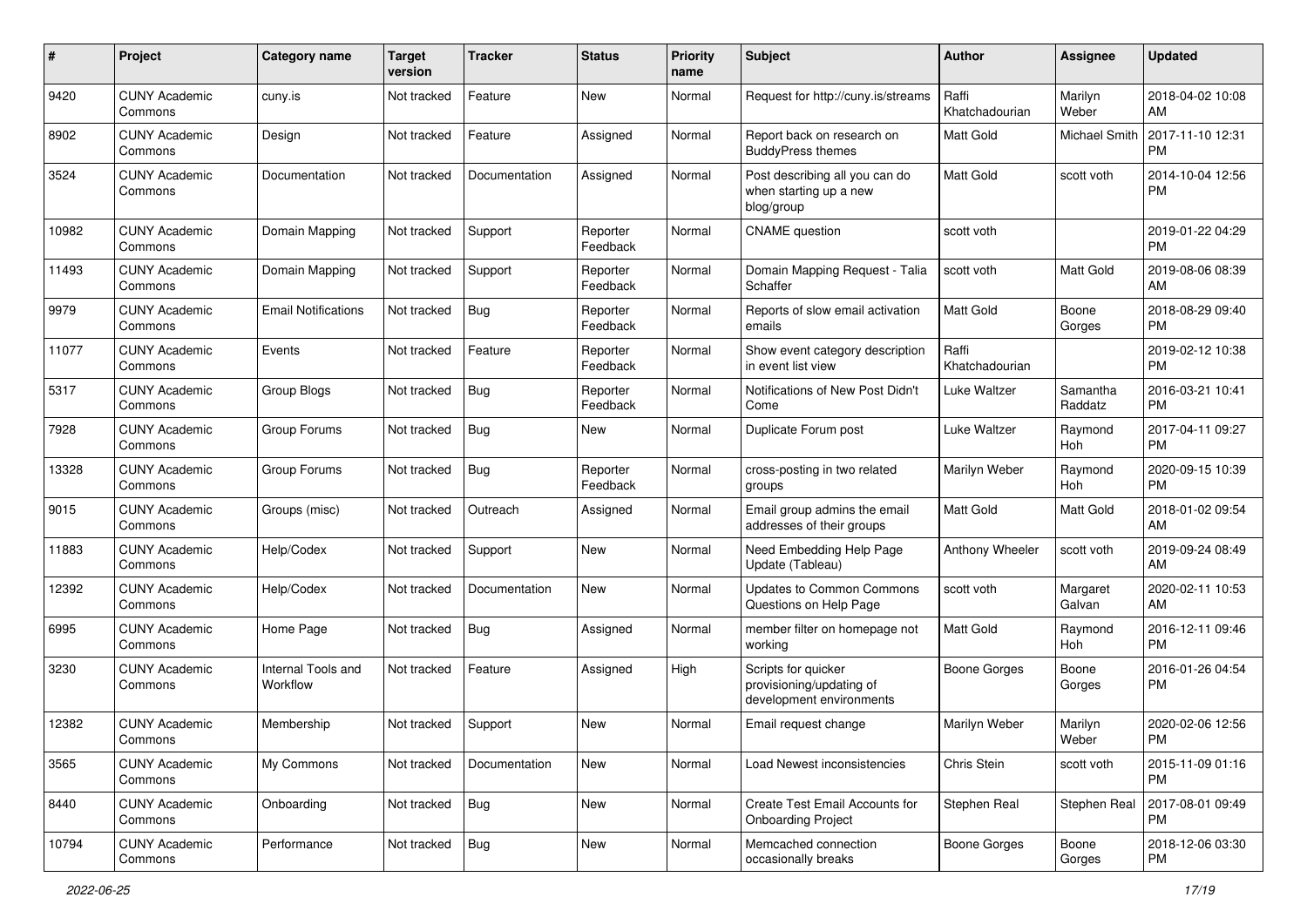| #     | Project                         | <b>Category name</b> | <b>Target</b><br>version | <b>Tracker</b> | <b>Status</b>        | <b>Priority</b><br>name | <b>Subject</b>                                                    | <b>Author</b>           | <b>Assignee</b>       | <b>Updated</b>                |
|-------|---------------------------------|----------------------|--------------------------|----------------|----------------------|-------------------------|-------------------------------------------------------------------|-------------------------|-----------------------|-------------------------------|
| 15242 | <b>CUNY Academic</b><br>Commons | Performance          | Not tracked              | Bug            | Reporter<br>Feedback | Normal                  | Slugist site                                                      | Raffi<br>Khatchadourian | Boone<br>Gorges       | 2022-02-07 11:14<br>AM        |
| 6115  | <b>CUNY Academic</b><br>Commons | Publicity            | Not tracked              | Feature        | Assigned             | Normal                  | create digital signage for GC                                     | <b>Matt Gold</b>        | scott voth            | 2016-10-11 10:09<br><b>PM</b> |
| 9643  | <b>CUNY Academic</b><br>Commons | Publicity            | Not tracked              | Feature        | <b>New</b>           | Normal                  | Create a page on the Commons<br>for logos etc.                    | Stephen Real            | <b>Stephen Real</b>   | 2018-04-24 10:53<br>AM        |
| 12247 | <b>CUNY Academic</b><br>Commons | Publicity            | Not tracked              | Support        | <b>New</b>           | Normal                  | Screenshot of First Commons<br>Homepage                           | scott voth              | scott voth            | 2020-01-14 12:08<br><b>PM</b> |
| 3615  | <b>CUNY Academic</b><br>Commons | Redmine              | Not tracked              | Feature        | <b>New</b>           | Low                     | Create Redmine issues via email                                   | Dominic Giglio          | Boone<br>Gorges       | 2017-11-16 11:36<br>AM        |
| 10273 | <b>CUNY Academic</b><br>Commons | Registration         | Not tracked              | Support        | Reporter<br>Feedback | Normal                  | users combining CF and campus<br>address                          | Marilyn Weber           |                       | 2019-09-18 10:58<br>AM        |
| 3369  | <b>CUNY Academic</b><br>Commons | Reply By Email       | Not tracked              | Outreach       | Hold                 | Normal                  | Release reply by email to WP<br>plugin directory                  | <b>Matt Gold</b>        | Raymond<br>Hoh        | 2016-03-01 12:46<br><b>PM</b> |
| 6671  | <b>CUNY Academic</b><br>Commons | Reply By Email       | Not tracked              | Bug            | Assigned             | Normal                  | "Post too often" RBE error<br>message                             | <b>Matt Gold</b>        | Raymond<br>Hoh        | 2016-11-11 09:55<br>AM        |
| 8976  | <b>CUNY Academic</b><br>Commons | Reply By Email       | Not tracked              | Feature        | Assigned             | Normal                  | Package RBE new topics<br>posting?                                | <b>Matt Gold</b>        | Raymond<br><b>Hoh</b> | 2017-12-04 02:34<br><b>PM</b> |
| 8991  | <b>CUNY Academic</b><br>Commons | Reply By Email       | Not tracked              | Bug            | Hold                 | Normal                  | RBE duplicate email message<br>issue                              | <b>Matt Gold</b>        | Raymond<br>Hoh        | 2018-02-18 08:53<br><b>PM</b> |
| 13430 | <b>CUNY Academic</b><br>Commons | Reply By Email       | Not tracked              | <b>Bug</b>     | <b>New</b>           | Normal                  | Delay in RBE                                                      | Luke Waltzer            | Raymond<br>Hoh        | 2020-10-13 11:16<br>AM        |
| 9729  | <b>CUNY Academic</b><br>Commons | SEO                  | Not tracked              | Support        | <b>New</b>           | Normal                  | 503 Errors showing on<br>newlaborforum.cuny.edu                   | Diane Krauthamer        | Raymond<br><b>Hoh</b> | 2018-05-22 04:48<br><b>PM</b> |
| 8898  | <b>CUNY Academic</b><br>Commons | Social Paper         | Not tracked              | Feature        | Assigned             | Normal                  | Usage data on docs and social<br>paper                            | <b>Matt Gold</b>        | Matt Gold             | 2017-11-16 11:32<br>AM        |
| 13975 | <b>CUNY Academic</b><br>Commons | Social Paper         | Not tracked              | Support        | Reporter<br>Feedback | Normal                  | can't approve comments on<br>Social Paper paper                   | Marilyn Weber           |                       | 2021-02-12 09:33<br>AM        |
| 8666  | <b>CUNY Academic</b><br>Commons | Teaching             | Not tracked              | Documentation  | Assigned             | Normal                  | Create Teaching on the<br>Commons Resource Page                   | <b>Matt Gold</b>        | Laurie Hurson         | 2019-09-23 03:16<br><b>PM</b> |
| 6298  | <b>CUNY Academic</b><br>Commons | User Experience      | Not tracked              | Design/UX      | Assigned             | Normal                  | Examine data from survey                                          | <b>Matt Gold</b>        | Margaret<br>Galvan    | 2016-10-14 12:16<br><b>PM</b> |
| 9941  | <b>CUNY Academic</b><br>Commons | Wiki                 | Not tracked              | Support        | Assigned             | Normal                  | Wiki functionality                                                | <b>Matt Gold</b>        | Boone<br>Gorges       | 2018-06-26 10:57<br>AM        |
| 11386 | <b>CUNY Academic</b><br>Commons | WordPress - Media    | Not tracked              | Support        | Reporter<br>Feedback | Normal                  | disappearing images                                               | scott voth              | Boone<br>Gorges       | 2019-05-14 10:32<br>AM        |
| 11449 | <b>CUNY Academic</b><br>Commons | WordPress - Media    | Not tracked              | Support        | Reporter<br>Feedback | Normal                  | Cloning Media Library for JITP<br>from Staging to Production Site | Patrick DeDauw          | Boone<br>Gorges       | 2019-05-13 12:00<br>PM        |